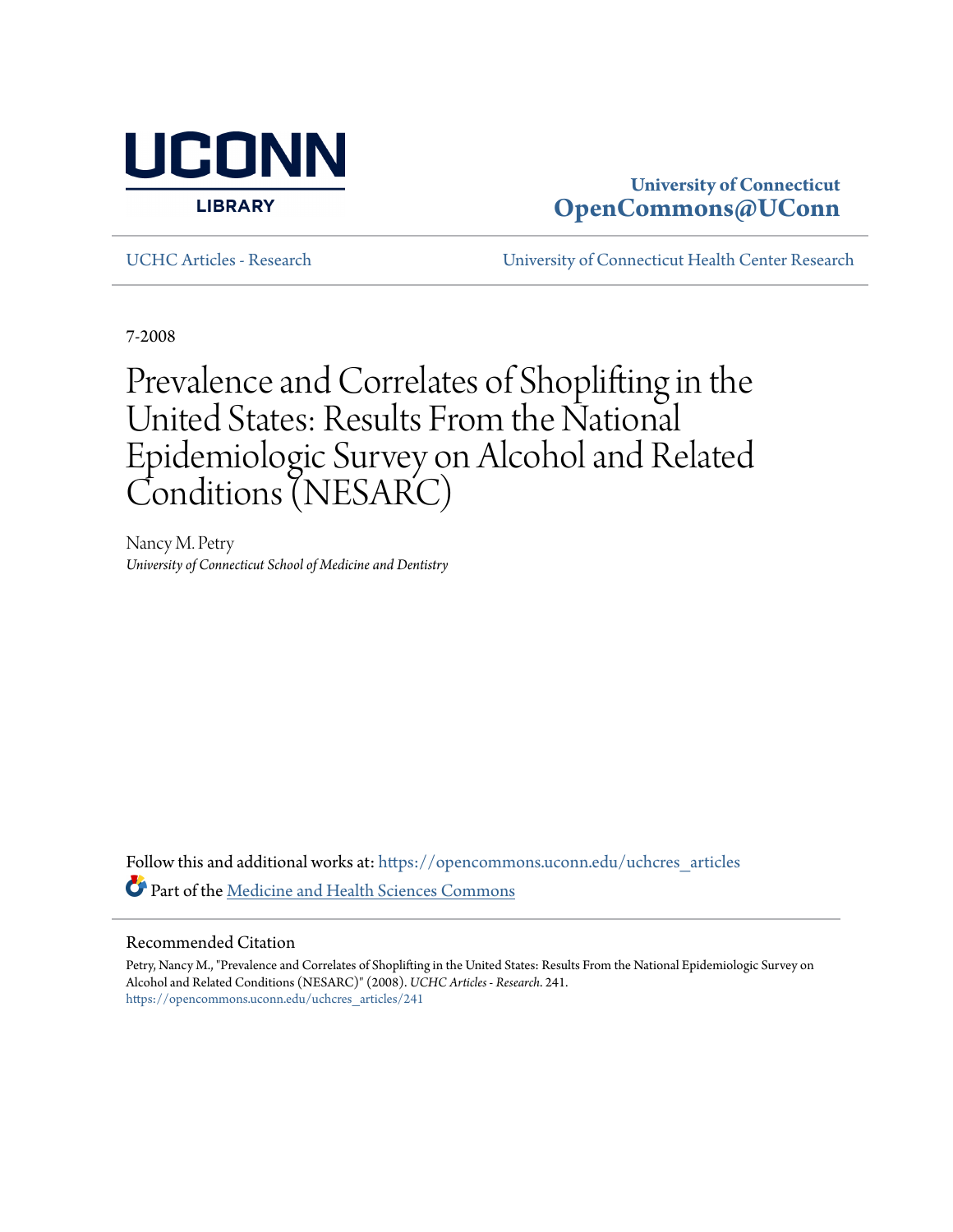

### NIH Public Access

**Author Manuscript**

*Am J Psychiatry*. Author manuscript; available in PMC 2014 July 21.

Published in final edited form as: *Am J Psychiatry*. 2008 July ; 165(7): 905–913. doi:10.1176/appi.ajp.2008.07101660.

### **Prevalence and Correlates of Shoplifting in the United States: Results From the National Epidemiologic Survey on Alcohol and Related Conditions (NESARC)**

**Carlos Blanco, M.D., Ph.D.**, **Jon Grant, M.D., J.D.**, **Nancy M. Petry, Ph.D.**, **H. Blair Simpson, M.D., Ph.D.**, **Analucia Alegria, B.S.**, **Shang-Min Liu, M.S.**, and **Deborah Hasin, Ph.D.** New York State Psychiatric Institute/Department of Psychiatry, College of Physicians and Surgeons of Columbia University; the Department of Psychiatry, University of Minnesota, Minneapolis; and the Department of Psychiatry, University of Connecticut Health Center, Farmington, Conn.

#### **Abstract**

**Objective—**This study presented nationally representative data on the lifetime prevalence, correlates, and comorbidity of shoplifting among adults in the United States.

**Method—**Data were derived from a large national sample of the United States population. Faceto-face surveys of more than 43,000 adults ages 18 years and older residing in households were conducted during the 2001–2002 period. Diagnoses of mood, anxiety, and drug disorders as well as personality disorders were based on the Alcohol Use Disorder and Associated Disabilities Interview Schedule—DSM-IV Version.

**Results—**The prevalence of lifetime shoplifting in the U.S. population was 11.3%. Associations between shoplifting and all antisocial behaviors were positive and significant. Besides stealing, the behaviors more strongly associated with shoplifting were making money illegally and scamming someone for money. Strong associations between shoplifting and all 12-month and lifetime comorbid psychiatric disorders were also found. The strongest associations with shoplifting were with disorders often associated with deficits in impulse control, such as antisocial personality disorder, substance use disorders, pathological gambling, and bipolar disorder. High rates of mental health service use were also identified in this population.

**Conclusions—**Shoplifting is a relatively common behavior. A history of shoplifting is associated with substantial rates of comorbid disorders, psychosocial impairment, and mental health service use. Future research should identify the biological and environmental underpinnings of shoplifting and develop effective screening tools and interventions for individuals with shoplifting problems.

> The National Association of Shoplifting Prevention estimates that one in 11 people has shoplifted during his or her lifetime and that men are as likely to shoplift as women (1). In fact, more than \$13 billion worth of goods are stolen from retailers in the United States each

Address correspondence and reprint requests to Dr. Blanco, New York State Psychiatric Institute, 1051 Riverside Dr., Box 69, New York, NY 10032; cb255@columbia.edu.

The remaining authors report no competing interests.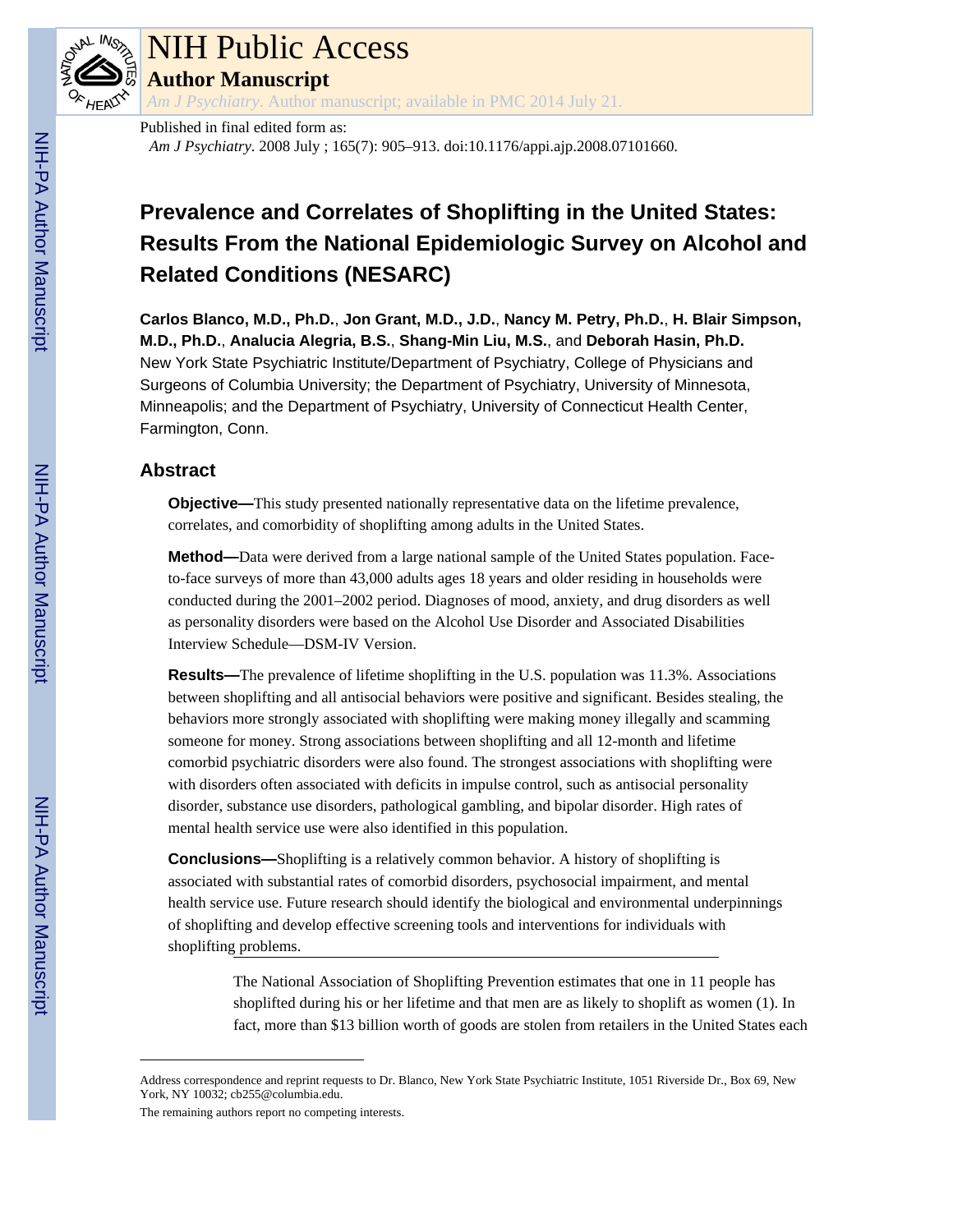year (2). Shoplifting results in significant costs to the legal system and commerce. Despite these costs, shoplifting has historically received relatively little attention from clinicians and researchers. As such, our understanding of the basic aspects of this behavior is incomplete.

Shoplifting and kleptomania are sometimes used synonymously, yet there are important differences between them. Shoplifting is a behavior defined by the theft of an item from a store, regardless of motivation or desire for the items (3). By contrast, kleptomania refers to a psychiatric diagnosis characterized by recurrent failure to resist impulses to steal objects that are not needed for personal use or for their monetary value. Individuals with kleptomania experience an increasing sense of tension immediately before committing the theft and gratification or release at the time of committing the theft. Furthermore, the stealing is not committed to express anger or vengeance. Thus, although shoplifting can be due to kleptomania, it can also be simply criminal behavior or a manifestation of conduct disorder, antisocial personality disorder, or bipolar disorder, among others. More generally, the relationship of shoplifting to other behaviors is poorly understood, and the prevalence of psychiatric disorders among people who shoplift is unknown.

Research on kleptomania suggests that this disorder is associated with several domains of psychopathology, including impulsivity, psychopathy, mood disorders (4–6), and obsessivecompulsive spectrum disorders (7, 8), although empirical data examining these associations is sparse. Similarly, individuals with kleptomania are thought to seek treatment only rarely because of social stigma (5, 9), although they may seek treatment for other reasons (10). However, given the differences between shoplifting and kleptomania, the applicability of even the limited literature on kleptomania to shoplifting is unknown. To date, to our knowledge, no study has reported the rates of psychiatric disorders or mental health service use among individuals with a lifetime history of shoplifting.

The purpose of this study was to fill these gaps in knowledge. Specifically, with the National Epidemiologic Survey on Alcohol and Related Conditions (NESARC), a nationally representative sample of the adult population of the United States, we sought to 1) examine the prevalence and sociodemographic correlates of shoplifting in the general population, 2) document the prevalence of other impulsive and antisocial behaviors in people who have shoplifted, 3) investigate the lifetime and 12-month prevalence of psychiatric disorders associated with shoplifting and the current levels of psychosocial functioning in several domains, and 4) estimate lifetime and 12-month rates of mental health treatment-seeking among individuals with a lifetime history of shoplifting.

#### **Method**

#### **Sample**

The 2001–2002 NESARC is a nationally representative sample of the adult population of the United States conducted by the U.S. Census Bureau under the direction of the National Institute on Alcoholism and Alcohol Abuse, as described in detail elsewhere (11, 12). The NESARC target population was the civilian noninstitutionalized population, 18 years and older, residing in households and group quarters in the 50 states and the District of Columbia. The final sample included 43,093 respondents drawn from individual households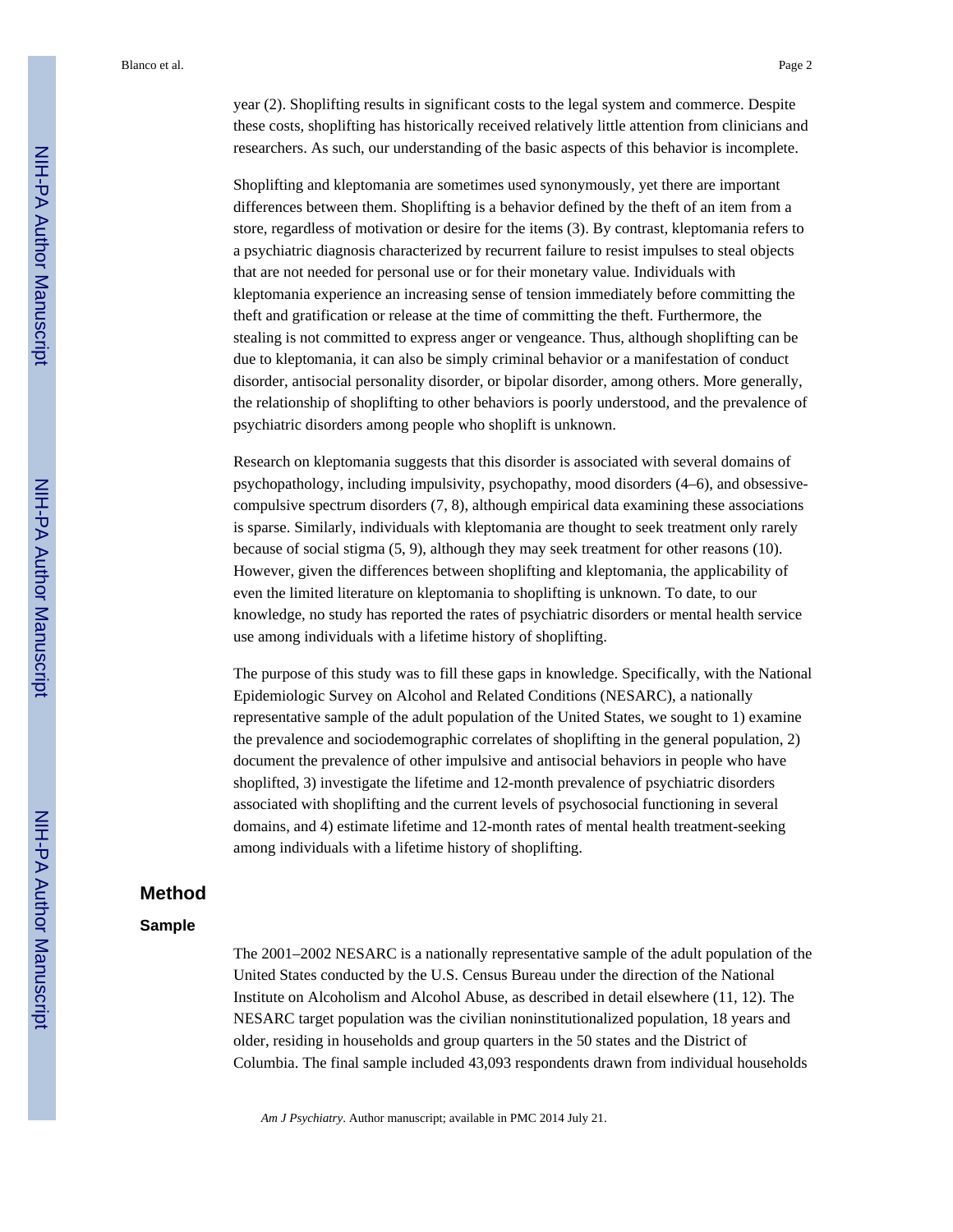and group quarters. African Americans, Latinos, and young adults (ages 18 to 24 years) were oversampled. Data were adjusted to account for oversampling and respondent and household nonresponse. The overall survey response rate was 81%. The weighted data were then adjusted with the 2000 decennial census to be representative of the U.S. civilian population for a variety of sociodemographic variables.

All potential NESARC respondents were informed in writing about the nature of the survey, the statistical uses of the survey data, the voluntary aspect of their participation, and the federal laws that rigorously provided for the strict confidentiality of the identifiable survey information. The respondents consenting to participate after receiving this information were interviewed. The research protocol, including informed consent procedures, received full ethical review and approval from the U.S. Census Bureau and the U.S. Office of Management and Budget.

#### **Interviewer Training**

Interviews were conducted by approximately 1,800 professional interviewers from the U.S. Census Bureau. Training was standardized under the direction of the National Institute of Alcoholism and Alcohol Abuse. For quality control purposes and to verify the accuracy of the interviewers' performance, 2,657 respondents were re-administered one to three sections of the NESARC interview to verify answers. These interviews also formed the basis of a test-retest reliability study of NESARC measures (11).

#### **Diagnostic Assessment**

Sociodemographic measures included age, sex, race/ethnicity, nativity, marital status, place of residence, and region of the country. Socioeconomic measures included education, insurance type, and individual and family income.

All psychiatric diagnoses were made according to the DSM-IV criteria with the National Institute of Alcoholism and Alcohol Abuse Alcohol Use Disorder and Associated Disabilities Interview Schedule—DSM-IV Version (AUDADIS-IV), a valid and reliable fully structured diagnostic interview designed for use by professional interviewers who are not clinicians. AUDADIS-IV diagnoses can be separated into five groups: 1) substance use disorders (alcohol abuse/dependence, drug abuse/dependence, and nicotine dependence), 2) mood disorders (major depressive disorder, dysthymia, and bipolar disorder), 3) anxiety disorders (panic disorder, social anxiety disorder, specific phobia, and generalized anxiety disorder), 4) personality disorders (avoidant, dependent, obsessive-compulsive, paranoid, schizoid, histrionic, and antisocial personality disorders), and 5) other (conduct disorder and pathological gambling). Diagnoses of personality disorders required long-term patterns of social and occupational impairment and exclusion of substance-induced cases, as detailed elsewhere (13). The test-retest reliability and validity of AUDADIS-IV measures of DSM-IV disorders is good to excellent (14– 17). Owing to concerns about the validity of psychotic diagnoses in general population surveys as well as the length of the interview, possible psychotic disorders were assessed by asking the respondent if the respondent was ever told by a doctor or other health professional that he or she had schizophrenia or a psychotic disorder.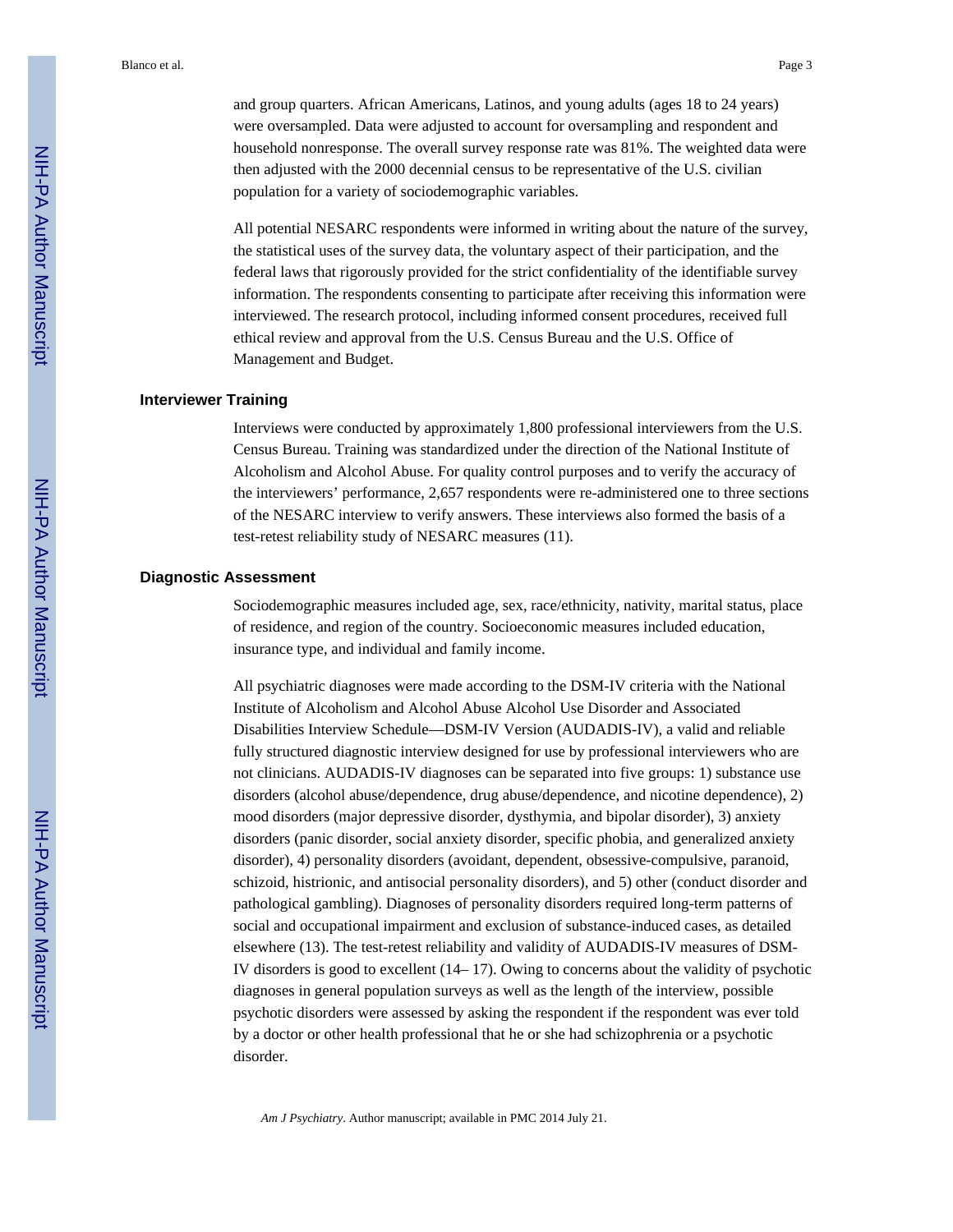Embedded in the antisocial personality disorder section was the following question: "In your entire life, did you ever shoplift?" All NESARC participants were asked this question. Individuals who answered affirmatively were defined in this article as having a history of shoplifting. They were further asked, "Has this happened since you were 15?" Test-retest reliability of the entire antisocial personality disorder section in the NESARC is 0.69 (18). Although test-retest reliability of individual items is unavailable, we computed Cronbach's alpha for the antisocial personality disorder symptoms, which was 0.86, indicating excellent internal consistency of the antisocial personality disorder section. This value was unchanged when the shoplifting item was excluded, suggesting high reliability for the item. Functioning was assessed with the physical component summary and the social, emotional, and mental health scores of the Short-Form-12v2, a reliable and valid impairment measure in population surveys (19). Each Short-Form-12v2 norm-based disability score is a continuous variable with a mean of 50 in the general population, an SD of  $\pm 10$ , and a range of 0–100. Lower scores indicate more disability. To assess family history of antisocial behavior, individuals were also asked whether any first- or second-degree relatives had engaged in antisocial personality disorder symptoms, such as being cruel to people or animals, destroying property, lying or conning people, or being arrested.

To estimate the rates of mental health service use, separate questions were asked for each major substance use, mood, and anxiety disorder assessed in the NESARC. Respondents were classified as receiving treatment if they sought mental health treatment from a counselor, therapist, doctor, psychologist, or an emergency room; if they were hospitalized at least one night for psychiatric reasons; or if they were prescribed medications to treat psychiatric symptoms.

#### **Statistical Analyses**

Weighted percentages and means were computed to derive sociodemographic and clinical characteristics of respondents with and without a lifetime history of shoplifting. Standard errors and 95% confidence intervals (CIs) for all analyses were estimated by using SUDAAN (20), a software package that uses Taylor series linearization to adjust for the design effects of complex sample surveys such as the NESARC. Because the combined SE of two means (or percents) is always equal to or less than the sum of the standard errors of those two means, we conservatively consider that two CIs that do not overlap are significantly different from one another (21). We consider significant odds ratios those whose CI does not include 1. Two sets of logistic regressions examined associations between shoplifting and lifetime and 12-month co-morbid psychiatric disorders. The first set adjusted only for sociodemographic characteristics that differed between individuals with and without a lifetime history of shoplifting. The second set further adjusted for the presence of other comorbid psychiatric disorders to identify common and unique factors underlying the associations of comorbid disorders with shoplifting.

To examine whether the correlates of shoplifting were different among the individuals who shoplifted past childhood, all analyses were repeated, restricting the group of shoplifters to those who shoplifted after the age of 15. Similar analyses were conducted excluding individuals with a diagnosis of antisocial personality disorder. Because these two sets of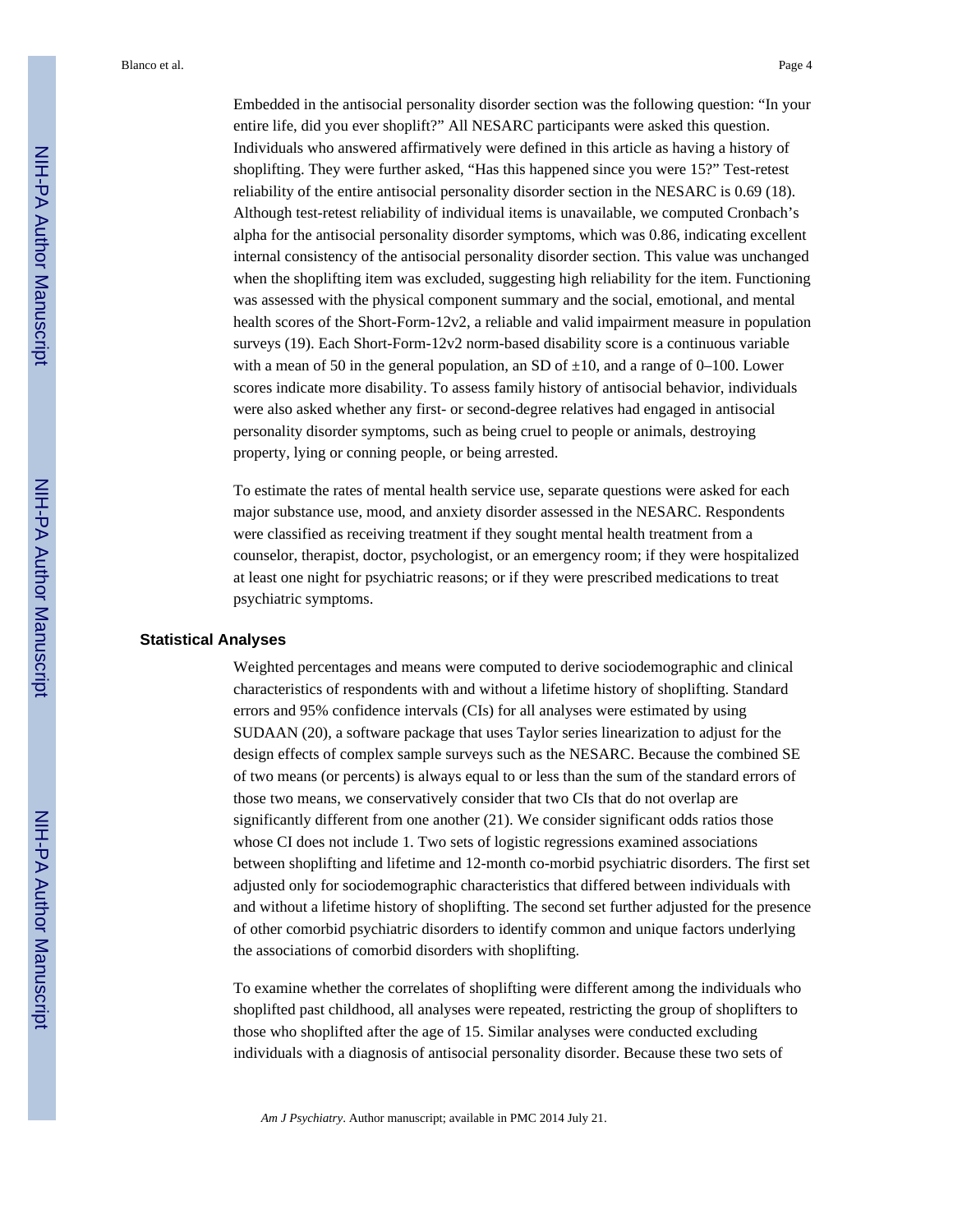analyses resulted in a nearly identical pattern of significant odds ratios to those reported with the lifetime history of shoplifting and the inclusion of individuals with antisocial personality disorder, only the results associated with the lifetime history grouping and antisocial personality disorder are presented.

#### **Results**

#### **Sociodemographic and Socioeconomic Characteristics (Table 1)**

The overall lifetime prevalence of shoplifting in the general population was 11.3% (95% CI=10.6%–12.1%). The odds of shoplifting were significantly higher in men than in women. Native Americans had higher odds than whites, although blacks, Hispanics, and Asian Americans had lower odds of shoplifting than non-Hispanic whites. Being U.S.-born, never married, or in the youngest cohort (ages 18–29) also increased the risk for shoplifting. Shoplifting was significantly more common in individuals with at least some college education, among those with individual incomes over \$35,000 and family incomes over \$70,000, and among those living in the West, but less common among those with public insurance. Individuals with a history of shoplifting were more likely than those without a history of shoplifting to have a family history of antisocial behaviors. In over one-third of the cases, shoplifting persisted after age 15.

#### **Associated Antisocial Behaviors (Table 2)**

The prevalence of all antisocial behaviors was higher among individuals with a history of shoplifting than among those with no self-reported history of shoplifting. For both groups, the most common behavior was staying out at night against parental advice, the prevalence of which was 54.15% (95% CI=52.44%–55.85%) among individuals with a history of shoplifting versus  $22.16\%$  (CI=  $21.32\%$  –  $23.03\%$ ) among those with no history of shoplifting. Besides stealing, the behaviors more strongly associated with shoplifting, as measured by the odds ratio, were making money illegally (odds ratio=16.03, 95%  $CI=13.34-19.26$ ) and scamming somebody for money (odds ratio= 15.96, 95%  $CI=12.91-$ 19.75).

#### **Lifetime and Current Comorbidity (Tables 3 and 4)**

The vast majority of individuals with a lifetime history of shoplifting (89.30%, CI=87.20%– 89.60%) had a lifetime history of at least one psychiatric diagnosis, compared to 49.50% in nonshoplifters. Shoplifters were significantly more likely than nonshoplifters to have a lifetime axis I disorder (87.14%, CI=85.91%–88.28%, versus 47.09%, CI= 45.29%–48.91%) and a personality disorder (41.00%, CI= 39.15%–42.88%, versus 11.85%, CI=11.26%– 12.45%). In both groups, the most prevalent disorders were nicotine dependence and alcohol use disorders, which carried an increased risk of 2.57 and 3.67, respectively, among shoplifters compared with nonshoplifters, after adjustment for sociodemographic characteristics. Although all psychiatric conditions were significantly associated with shoplifting, the strongest associations were found for antisocial personality disorder (odds ratio=11.98, CI=10.07–14.25) and substance use disorders (odds ratio=4.33, CI=3.93– 4.77). Other disorders often associated with deficits in impulse control, such as pathological gambling (odds ratio= 2.97, CI=1.94–4.54) and bipolar disorder (odds ratio=2.37, CI=2.04–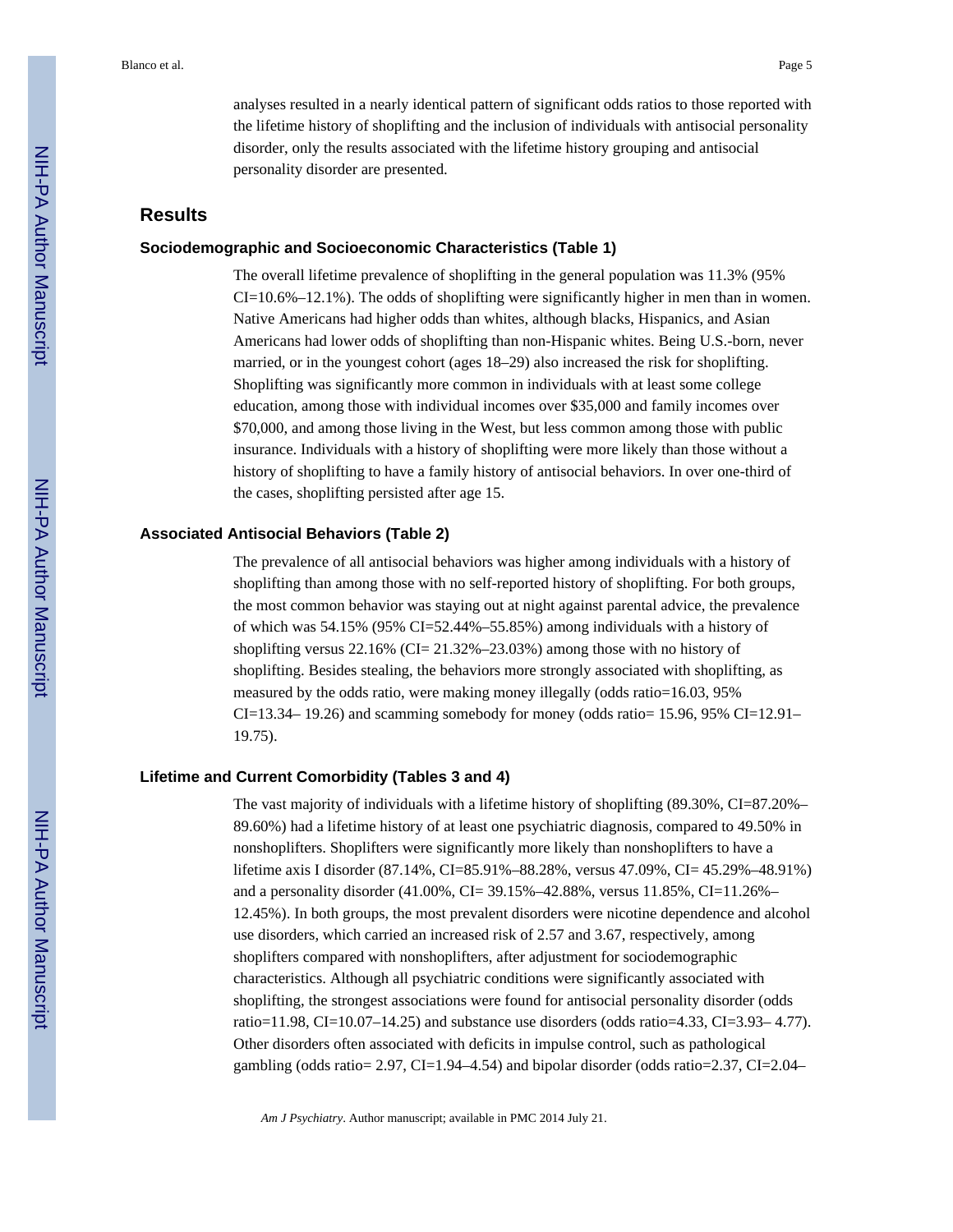2.75), were also strongly associated with shoplifting, whereas association with mood and anxiety disorders, although also significant, was of smaller magnitude (odds ratio <2.0). A similar pattern was observed when we examined current, rather than lifetime, diagnoses of axis I disorders. During adjustment for the presence of other psychiatric disorders, associations with lifetime conduct disorder, antisocial personality disorder, obsessivecompulsive personality and histrionic disorders, and lifetime and 12-month substance use disorders remained positive and statistically significant. The lifetime prevalence of shoplifting was also high, with rates often above 25%, among those with psychiatric disorders (Figure 1).

Individuals with a lifetime history of shoplifting had higher scores on the physical component summary score but lower scores on the social, emotional, and mental health scale of the Short-Form Health Survey—12. When we adjusted for the presence of other psychiatric disorders, the scores on the Short-Form Health Survey—12 social, emotional, and mental subscales lost their statistical significance, whereas the physical component summary score became significant.

#### **History of Psychiatric Treatment (Table 5)**

Lifetime rates of treatment seeking for psychiatric disorders were significantly higher among shoplifters than nonshoplifters across all treatment settings and regardless of whether lifetime or past year timeframe was considered. Over a third of shoplifters had a lifetime history of mental health treatment, compared with only 16.81% of nonshoplifters. Any psychiatric hospitalization, emergency room visit, and even past-12-month outpatient or inpatient psychiatric treatment rate was five or more times higher among shoplifters than nonshoplifters.

#### **Additional Analyses**

To examine the impact of age at shoplifting on our results, we examined the subsample of individuals with a history of shoplifting after age 15. The associations with other antisocial behaviors and psychiatric disorders remained significant and of similar magnitude when we restricted the analyses to those who shoplifted after age 15. Similarly, exclusion of individuals with a diagnosis of antisocial personality disorder did not alter the direction or strength of the findings (results available upon request from the first author).

#### **Discussion**

To our knowledge, this is the first national study to report on rates of shoplifting in the United States. We found that a lifetime history of shoplifting was common and associated with high rates of other antisocial behaviors, lifetime and current psychiatric disorders, significant decreases in levels of psychosocial functioning, and elevated use of mental health services.

Our study found that the lifetime prevalence of shoplifting is approximately 10% in the U.S. population, lower than estimates in some surveys of adolescents (22, 23) but similar to other recent national estimates in the adult population (1, 2). Failure to use nationally representative samples and validated instruments may have resulted in inflated estimates in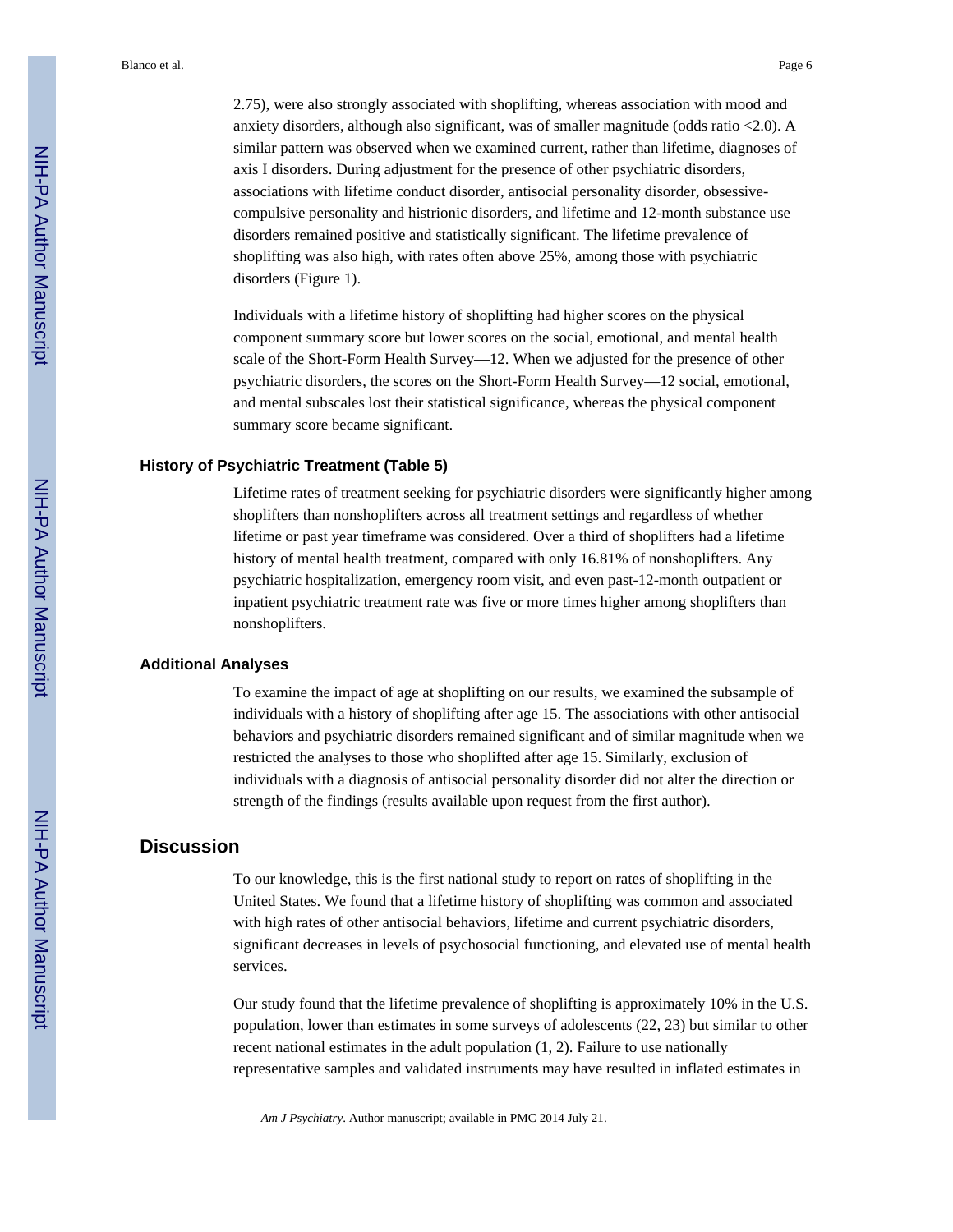the adolescent surveys (22, 23). Alternatively, recall bias in the adult surveys may have led to underestimating of past behaviors. The NESARC estimate may represent a lower boundary of the true prevalence of shoplifting.

Shoplifting occurred across all sociodemographic strata. However, it was more common among those with higher education and income, suggesting that financial considerations are unlikely to be the main motivator for shoplifting in most cases. It was also more common among Native Americans and non-Hispanic whites, possibly indicating a racial/cultural dimension not previously documented.

To date, to our knowledge, there are no published reports of the psychopathology associated with shoplifting. We found that shoplifting was associated with a broad range of antisocial behaviors (many of which can also be understood as a manifestation of impulsivity) and, in fact, about one-quarter of individuals with a lifetime history of shoplifting met criteria for antisocial personality disorder. However, removing individuals with antisocial personality disorder from the sample and reanalyzing the data did not alter the direction or strength of our findings, indicating our results were not solely driven by features associated with antisocial personality disorder. Shoplifting was also more common among men and among individuals with other disorders associated with impaired impulse control, such as substance use disorders, bipolar disorder, and pathological gambling, although those associations were weakened after adjustment for the presence of other co-morbid psychiatric disorders. Overall, and converging with recent findings in alcohol (24) and drug use disorders (25), our comorbidity analyses suggest that although a lifetime history of shoplifting is associated with a general vulnerability to psychopathology, that vulnerability is increased for certain disorders. In particular, our findings are most consistent with the understanding of shoplifting as a behavioral manifestation of impaired impulse control and possibly as a symptom of a broader impaired control syndrome with an underlying common factor. Future studies should attempt to delineate the potential boundaries of this syndrome, the phenomenological similarities and genetic overlap of its manifestations, and the unique factors that determine the presence of specific behavioral manifestations in each individual and to identify possible common treatment approaches to behaviors associated with impaired impulse control. Previous work by our group and others has identified the similarities and shared genetics of pathological gambling and substance use disorders (26– 28) and their response to similar treatments (29, 30). This strategy could easily be extended to capture the broader range of behaviors that might encompass this syndrome. Furthermore, shoplifting often occurs at an earlier age than other impulsive behaviors and may serve as a marker to identify individuals at risk for impulse control disorders.

The NESARC did not collect data on obsessive-compulsive disorder, but it did collect data on obsessive-compulsive personality disorder. Although the odds ratios of obsessivecompulsive personality disorder were elevated among individuals with a history of shoplifting compared to nonshoplifters, it was not as strongly associated as antisocial personality disorder or even histrionic personality disorder. Similarly, although the association with bipolar disorder was high, the association of shoplifting with major depressive disorder and dysthymia was substantially weaker, suggesting that shoplifting is unlikely to represent a behavioral manifestation of a broader affective spectrum.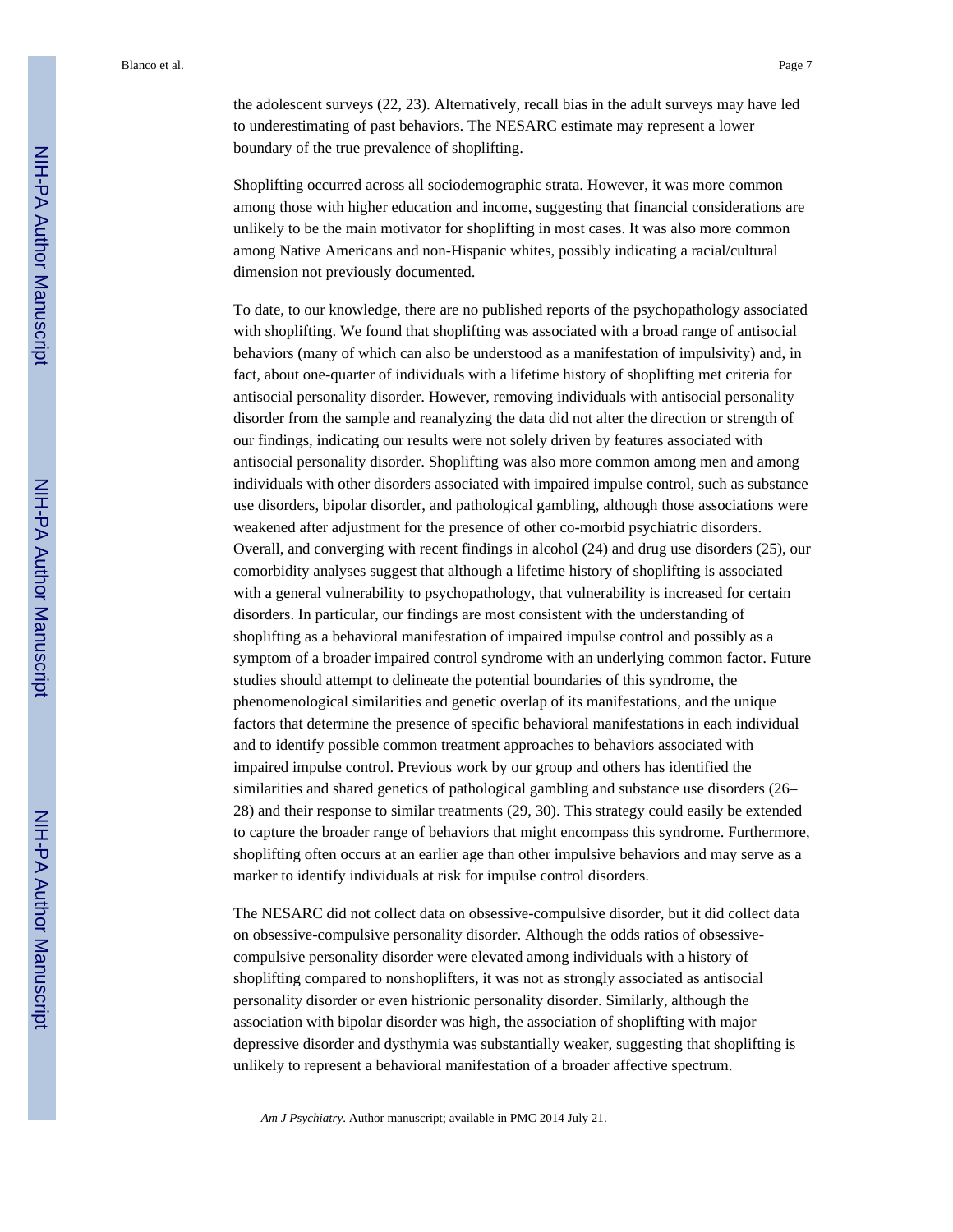Our study found that although about two-thirds of the cases of shoplifting occur before age 15, over a third of the cases persisted after that age, representing 4% of the adult population. Thus, although in the majority of cases, shoplifting has a limited time course, a substantial proportion of individuals engage in this behavior during their late adolescence or adulthood. A lifetime history of shoplifting appears to be a more important predictor of psychopathology than the age at which shoplifting took place.

Our study also identified higher rates among those with a history of shoplifting of lifetime and past-year use of psychiatric treatment across a broad range of service settings. Participants in the NESARC study were not specifically asked whether they sought treatment for shoplifting but if they sought treatment for any DSM-IV axis I disorder. To the extent that prior reports on kleptomania and other impulse control disorders (5, 10, 31) apply to shoplifting per se, prior research suggests that very few individuals seek treatment for shoplifting, and when they seek treatment for other reasons, they are rarely asked about their history of shoplifting. In conjunction with their high rates of comorbidity, the high rates of treatment use found in our study by individuals with a lifetime history of shoplifting are probably best understood as an indicator of the overall severity of their psychopathology. The high rates of mental health service use present opportunities for clinicians to identify individuals with shoplifting problems and provide specific interventions in this regard.

Our study has the limitations common to most largescale surveys. First, the NESARC did not examine the reliability of individual items. However, the antisocial personality disorder module of the AUDADIS, which contained the shoplifting questions, had a kappa=0.67, which compares favorably with other standardized assessments of antisocial personality disorder (18). Furthermore, the reliability of the antisocial personality disorder module, as measured by Cronbach's alpha, is 0.86 and does not change whether or not the shoplifting questions are included in the calculation, supporting the reliability of the shoplifting questions. Second, because the NESARC sample included only civilian households and group quarters populations, information was unavailable on individuals in prison, who may have had higher rates of shoplifting. Third, the assessment of shoplifting was limited to a few questions and did not include information about the frequency or motivation for shoplifting, leaving open the possibility that the behavior occurred only once in the individuals' lifetime. Even with this broad definition, the results of the study suggest that a lifetime history of shoplifting is strongly associated with high rates of psychopathology and treatment seeking. Future epidemiological studies may benefit from the inclusion of additional questions that may better delineate the epidemiology of shoplifting and examine the similarities and differences of shoplifting and kleptomania in the community. Fourth, this wave of the NESARC did not include assessment of eating disorders or borderline personality disorder, both of which have been associated with a history of shoplifting (32).

Despite these limitations, the NESARC constitutes the first nationally representative survey to date to include information on shoplifting. Our results suggest that shoplifting is a relatively common behavior and it is associated with substantial rates of psychiatric disorders and psychosocial impairment. High rates of mental health service use were identified in this population. Future research should identify the biological and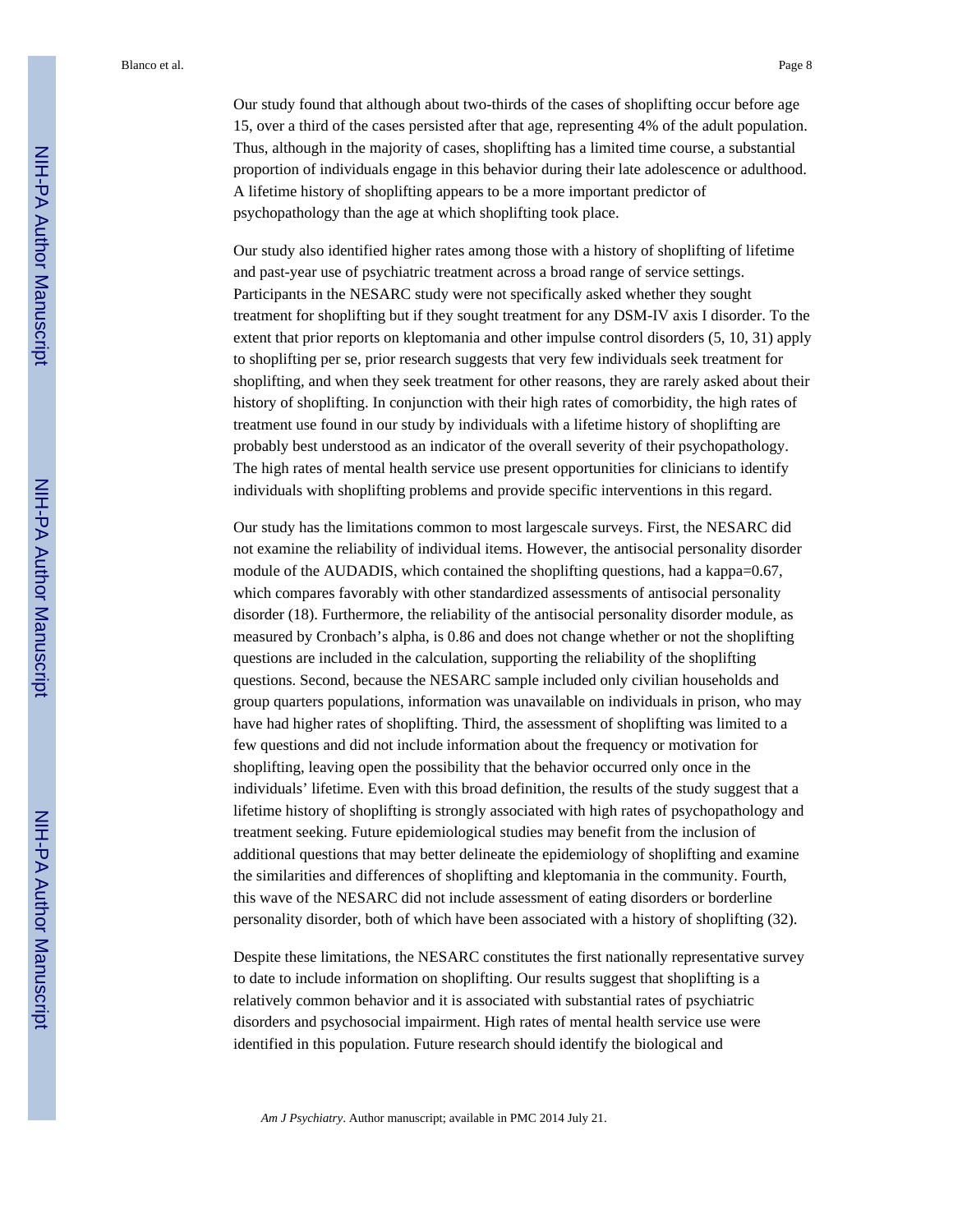environmental underpinnings of shoplifting and develop effective screening tools and interventions for individuals with shoplifting problems.

#### **Acknowledgments**

Supported by NIH grants DA-019606 and DA-020783 (to Dr. Blanco) and AA-014223 (to Dr. Hasin) and the New York State Psychiatric Institute (to Drs. Blanco, Hasin, and Simpson). The NESARC was funded by the National Institute on Alcoholism and Alcohol Abuse, with supplemental support from the National Institute on Drug Abuse.

Dr. Blanco reports support from Pfizer, Somaxon, and GlaxoSmith-Kline. Dr. Grant reports support from Forest, Somaxon, and Glaxo-SmithKline. Dr. Simpson is a member of the scientific advisory board for Jazz Pharmaceuticals and has been donated medication for a study from Janssen.

#### **References**

- 1. National Association of Shoplifting Prevention. [www.shopliftingprevention.org](http://www.shopliftingprevention.org)
- 2. Hollinger, R.; Adams, A. National Retail Survey Final Report. Gainesville, Fla: University of Florida; 2007.
- 3. Merriam-Webster Incorporated. Merriam-Webster Online Dictionary. <http://m-w.com>
- 4. McElroy SL, Pope HG Jr, Keck PEJr, Hudson JI, Phillips KA, Strakowski SM. Are impulse-control disorders related to bipolar disorder? Compr Psychiatry. 1996; 37:229–240. [PubMed: 8826686]
- 5. Baylé FJ, Caci H, Millet B, Richa S, Olié JP. Psychopathology and comorbidity of psychiatric disorders in patients with kleptomania. Am J Psychiatry. 2003; 160:1509–1513. [PubMed: 12900315]
- 6. McElroy SL, Pope HG Jr, Hudson JI, Keck PEJr, White KL Jr. Kleptomania: a report of 20 cases. Am J Psychiatry. 1991; 148:652–657. [PubMed: 2018170]
- 7. Bienvenu OJ, Samuels JF, Riddle MA, Hoehn-Saric R, Liang KY, Cullen BA, Grados MA, Nestadt G Jr. The relationship of obsessive-compulsive disorder to possible spectrum disorders: results from a family study. Biol Psychiatry. 2000; 48:287–293. [PubMed: 10960159]
- 8. Hollander, E. Obsessive-Compulsive-Related Disorders. Washington, DC: American Psychiatric Press; 1993.
- 9. Grant, J. Kleptomania, in Clinical Manual of Impulse Control Disorders. Hollander, ES., editor. Washington, DC: American Psychiatric Publishing; 2005. p. 175-201.
- 10. Grant JE, Levine L, Kim D, Potenza MN. Impulse control disorders in adult psychiatric inpatients. Am J Psychiatry. 2005; 162:2184–2188. [PubMed: 16263865]
- 11. Grant, B.; Moore, TC.; Shepard, J.; Kaplan, K. Source and Accuracy Statement: Wave 1: National Epidemiologic Survey on Alcohol and Related Conditions (NESARC). Bethesda, Md: National Institute on Alcohol Abuse and Alcoholism; 2003.
- 12. Grant BF, Stinson FS, Dawson DA, Chou SP, Dufour MC, Compton W, Pickering RP, Kaplan K. Prevalence and co-occurrence of substance use disorders and independent mood and anxiety disorders: results from the National Epidemiologic Survey on Alcohol and Related Conditions. Arch Gen Psychiatry. 2004; 61:807–816. [PubMed: 15289279]
- 13. Grant BF, Hasin DS, Stinson FS, Dawson DA, Chou SP, Ruan WJ, Pickering RP. Prevalence, correlates, and disability of personality disorders in the United States: results from the National Epidemiologic Survey on Alcohol and Related Conditions. J Clin Psychiatry. 2004; 65:948–958. [PubMed: 15291684]
- 14. Cottler LB, Grant BF, Blaine J, Mavreas V, Pull C, Hasin D, Compton WM, Rubio-Stipec M, Mager D. Concordance of DSM-IV alcohol and drug use disorder criteria and diagnoses as measured by AUDADIS-ADR, CIDI and SCAN. Drug Alcohol Depend. 1997; 47:195–205. [PubMed: 9306045]
- 15. Grant BF, Dawson DA, Stinson FS, Chou PS, Kay W, Pickering R. The Alcohol Use Disorder and Associated Disabilities Interview Schedule—IV (AUDADIS-IV): reliability of alcohol consumption, tobacco use, family history of depression and psychiatric diagnostic modules in a general population sample. Drug Alcohol Depend. 2003; 71:7–16. [PubMed: 12821201]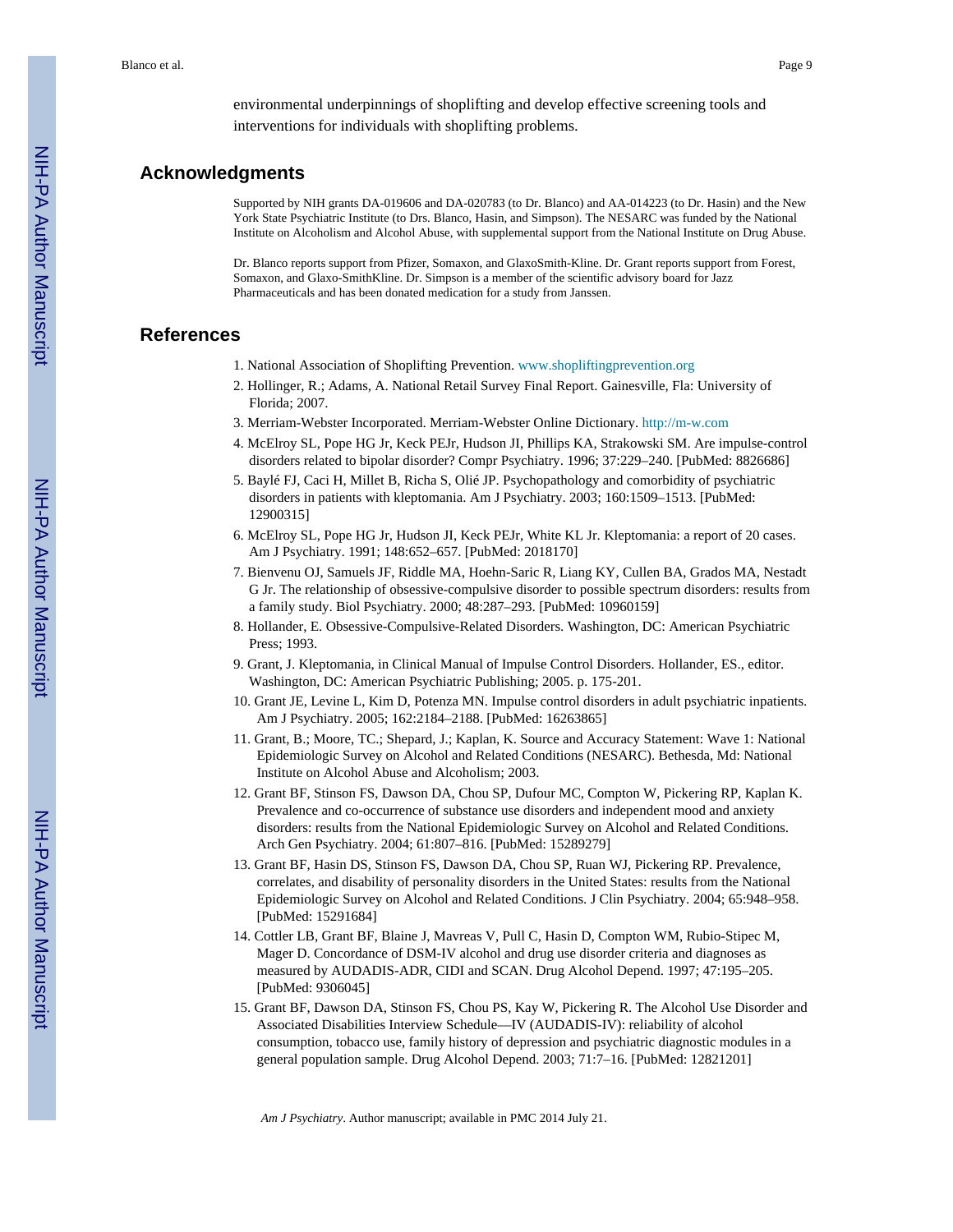- 16. Canino G, Bravo M, Ramirez R, Febo VE, Rubio-Stipec M, Fernandez RL, Hasin D. The Spanish Alcohol Use Disorder and Associated Disabilities Interview Schedule (AUDADIS): reliability and concordance with clinical diagnoses in a Hispanic population. J Stud Alcohol. 1999; 60:790–799. [PubMed: 10606491]
- 17. Grant BF, Harford TC, Dawson DA, Chou PS, Pickering RP. The Alcohol Use Disorder and Associated Disabilities Interview Schedule (AUDADIS): reliability of alcohol and drug modules in a general population sample. Drug Alcohol Depend. 1995; 39:37–44. [PubMed: 7587973]
- 18. Grant BF, Dawson DA, Stinson FS, Chou PS, Kay W, Pickering R. The Alcohol Use Disorder and Associated Disabilities Interview Schedule—IV (AUDADIS-IV): reliability of alcohol consumption, tobacco use, family history of depression and psychiatric diagnostic modules in a general population sample. Drug Alcohol Depend. 2003; 71:7–16. [PubMed: 12821201]
- 19. Ware, JE.; Kosinski, M.; Turner-Bowker, DM.; Gandek, B. How to Score Version 2 of the SF-12 Health Survey. Lincoln, RI: Quality Metrics; 2002.
- 20. Research Triangle Institute. Software for Survey Data Analysis (SUDAAN), Version 9.0. Research Triangle Park, NC: Research Triangle Institute;
- 21. Agresti, A. Categorical Data Analysis. 2nd ed. Hoboken, NJ: John Wiley & Sons; 2002.
- 22. Kivivuori J. the case of temporally intensified shoplifting behaviour. Br J Criminology. 1998; 38:663–680.
- 23. Josephson Institute: The Ethics of American Youth. [http://www.josephsoninstitute.org/reportcard/](http://www.josephsoninstitute.org/reportcard/data-tables.html) [data-tables.html](http://www.josephsoninstitute.org/reportcard/data-tables.html)
- 24. Hasin DS, Stinson FS, Ogburn E, Grant BF. Prevalence, correlates, disability, and comorbidity of DSM-IV alcohol abuse and dependence in the United States: results from the National Epidemiologic Survey on Alcohol and Related Conditions. Arch Gen Psychiatry. 2007; 64:830– 842. [PubMed: 17606817]
- 25. Compton WM, Thomas YF, Stinson FS, Grant BF. Prevalence, correlates, disability, and comorbidity of DSM-IV drug abuse and dependence in the United States: results from the National Epidemiologic Survey on Alcohol and Related Conditions. Arch Gen Psychiatry. 2007; 64:566– 576. [PubMed: 17485608]
- 26. Moreyra P, Ibanez A, Liebowitz MR, Saiz-Ruiz J, Blanco C. addiction or obsession? Psychiatr Ann. 2002; 32:161–166.
- 27. Petry NM. How treatments for pathological gambling can be informed by treatments for substance use disorders. Exp Clin Psychopharmacol. 2002; 10:184–192. [PubMed: 12233980]
- 28. Slutske WS, Eisen S, True WR, Lyons MJ, Goldberg J, Tsuang M. Common genetic vulnerability for pathological gambling and alcohol dependence in men. Arch Gen Psychiatry. 2000; 57:666– 673. [PubMed: 10891037]
- 29. Grant JE, Potenza MN, Hollander E, Cunningham-Williams R, Nurminen T, Smits G, Kallio A. Multicenter investigation of the opioid antagonist nalmefene in the treatment of pathological gambling. Am J Psychiatry. 2006; 163:303–312. [PubMed: 16449486]
- 30. Petry NM, Ammerman Y, Bohl J, Doersch A, Gay H, Kadden R, Molina C, Steinberg K. Cognitive-behavioral therapy for pathological gamblers. J Consult Clin Psychol. 2006; 74:555– 567. [PubMed: 16822112]
- 31. Grant JE. Outcome study of kleptomania patients treated with naltrexone: a chart review. Clin Neuropharmacol. 2005; 28:11–14. [PubMed: 15711433]
- 32. Mitchell JE, Fletcher L, Gibeau L, Pyle RL, Eckert E. Shoplifting in bulimia nervosa. Compr Psychiatry. 1992; 33:342–345. [PubMed: 1395554]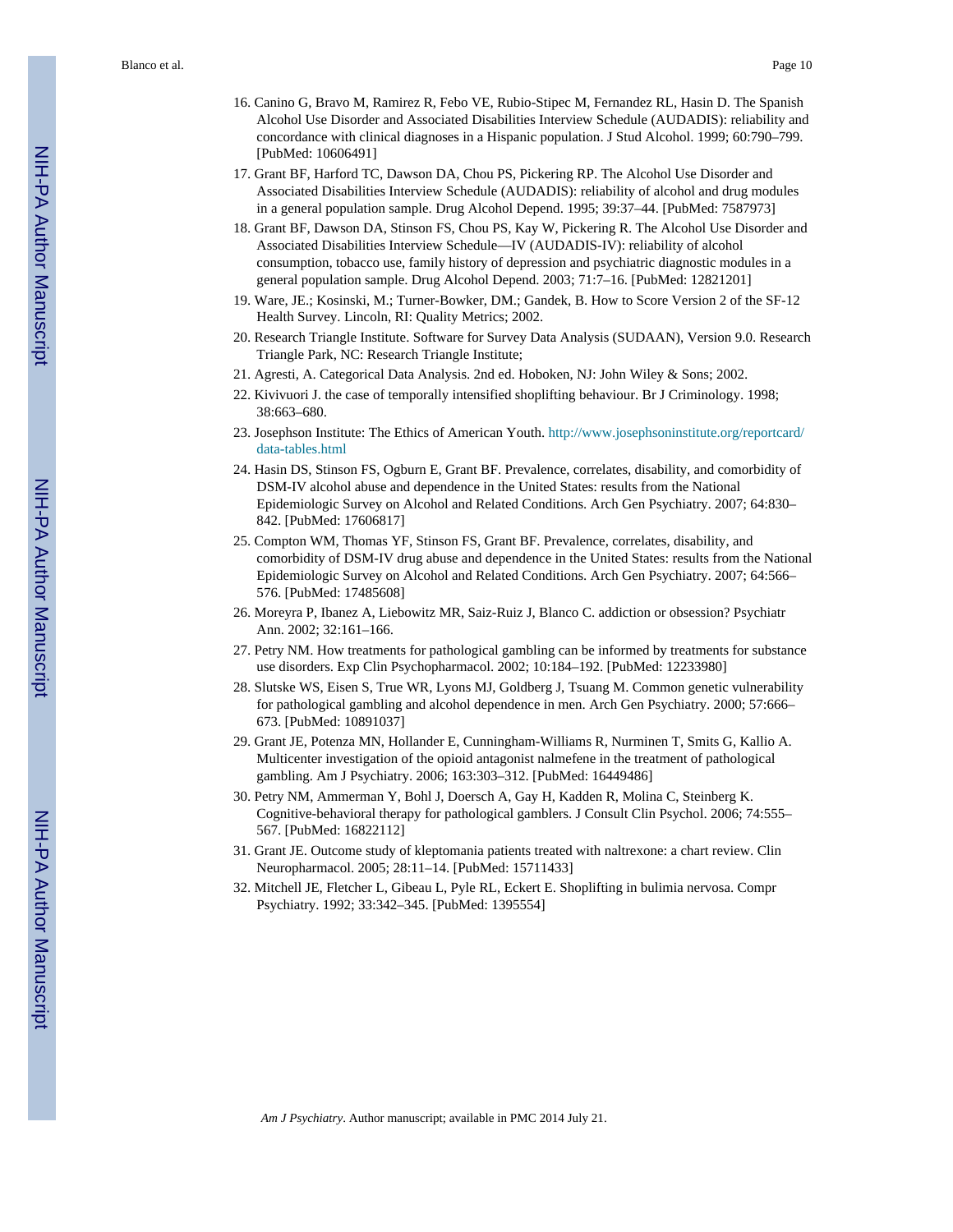Blanco et al. Page 11





**FIGURE 1.** Lifetime Psychiatric Comorbidity of Individuals With Lifetime History of Shoplifting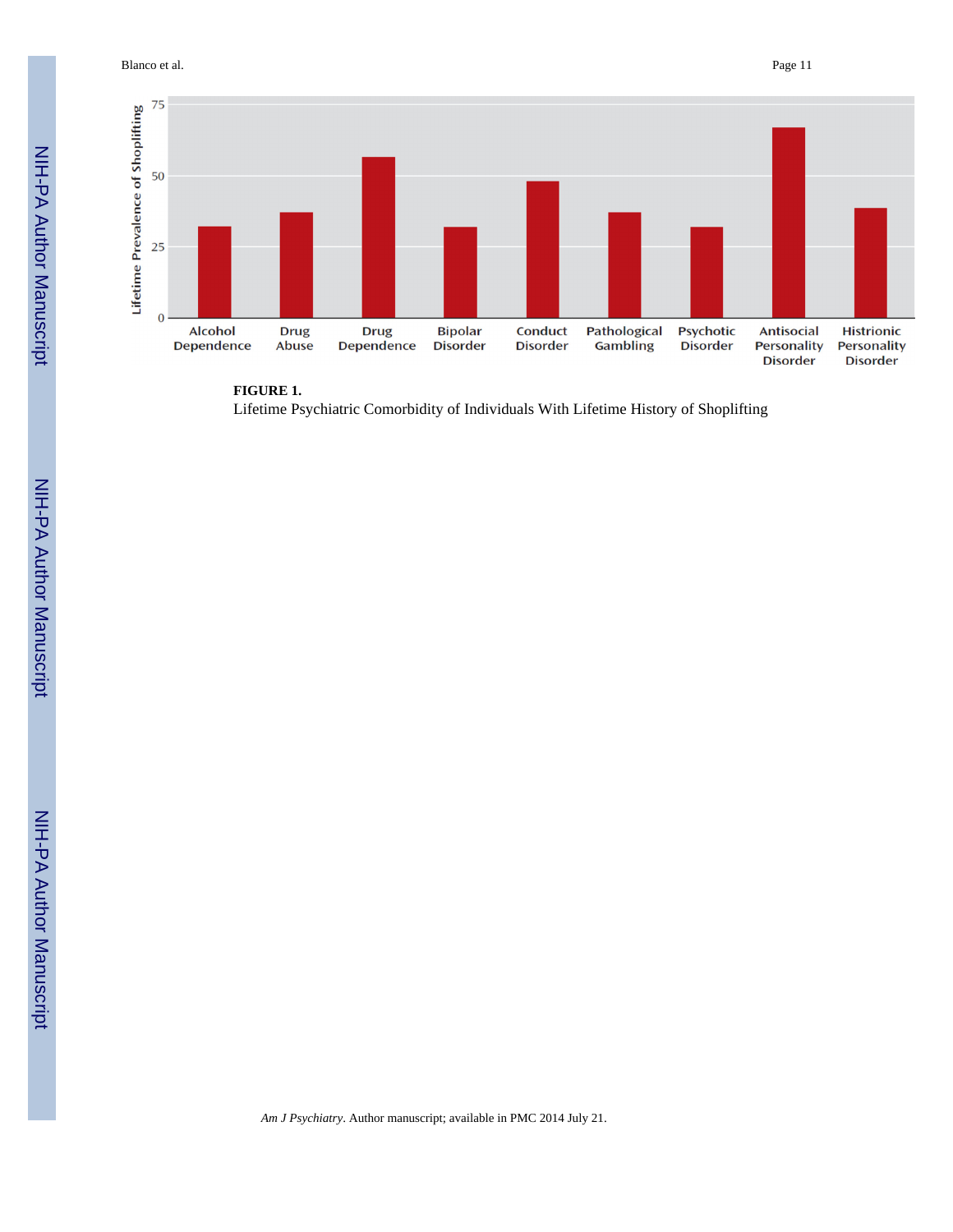## **TABLE 1**

Sociodemographic Characteristics of Individuals With and Without a Lifetime History of Shoplifting in the National Epidemiologic Survey on Alcohol Sociodemographic Characteristics of Individuals With and Without a Lifetime History of Shoplifting in the National Epidemiologic Survey on Alcohol and Related Conditions and Related Conditions

|                           |                            | Shoplifters (N=4,422) |        | Nonshoplifters (N=37,516) |                   |                               |
|---------------------------|----------------------------|-----------------------|--------|---------------------------|-------------------|-------------------------------|
| Characteristic            | $\mathcal{S}_{\mathbf{0}}$ | 95% CI                | $\sim$ | 95% CI                    | <b>Odds Ratio</b> | 95% CI                        |
| Sex                       |                            |                       |        |                           |                   |                               |
| Men                       | 59.30                      | 57.55 to 61.03        | 46.35  | 45.68 to 47.03            | 1.69              | 1.56 to 1.82                  |
| Women                     | 40.70                      | 38.97 to 42.45        | 53.65  | 52.97 to 54.32            | 1.00              | $1.00 \text{ to } 1.00$       |
| Race/ethnicity            |                            |                       |        |                           |                   |                               |
| White                     | 77.52                      | 74.89 to 79.94        | 70.14  | 66.73 to 73.34            | 00.1              | 1.00 to 1.00                  |
| <b>Black</b>              | 8.72                       | 7.51 to 10.11         | 11.29  | 10.02 to 12.69            | 0.70              | $0.62 \text{ to } 0.79$       |
| Asian                     | 2.17                       | 1.60 to 2.94          | 4.68   | 3.63 to 6.08              | 0.42              | $0.30 \text{ to } 0.59$       |
| Native American           | 3.67                       | 2.95 to 4.56          | 1.89   | 1.61 to 2.22              | 1.76              | 1.39 to 2.22                  |
| Hispanic                  | 7.92                       | 6.38 to 9.79          | 12.00  | 9.63 to 14.86             | 0.60              | 0.51 to 0.71                  |
| Nativity                  |                            |                       |        |                           |                   |                               |
| Born in the United States | 94.93                      | 93.77 to 95.89        | 84.21  | 80.71 to 87.18            | 3.51              | 2.87 to 4.30                  |
| Born in a foreign country | 5.07                       | 4.11 to 6.23          | 15.79  | 12.82 to 19.29            | 1.00              | $1.00 \; \mathrm{to} \; 1.00$ |
| Age (years)               |                            |                       |        |                           |                   |                               |
| $18 - 29$                 | 30.27                      | 28.53 to 32.07        | 20.85  | 20.06 to 21.67            | 1.00              | $1.00 \text{ to } 1.00$       |
| $30 - 44$                 | 37.51                      | 35.7 to 39.35         | 29.95  | 29.24 to 30.67            | 0.86              | 0.78 to 0.96                  |
| $45 - 64$                 | 27.89                      | 26.32 to 29.71        | 31.40  | 30.73 to 32.08            | 0.61              | $0.55 \text{ to } 0.69$       |
| Education                 |                            |                       |        |                           |                   |                               |
| Less than high school     | 12.83                      | 11.54 to 14.25        | 15.86  | 14.86 to 16.92            | 0.73              | $0.64 \text{ to } 0.84$       |
| High school graduate      | 27.02                      | 25.45 to 28.66        | 29.61  | 28.47 to 30.79            | 0.83              | $0.76 \text{ to } 0.90$       |
| Some college or higher    | 60.15                      | 58.12 to 62.14        | 54.53  | 53.25 to 55.79            | $1.00\,$          | $1.00 \text{ to } 1.00$       |
| Personal income (\$)      |                            |                       |        |                           |                   |                               |
| $0 - 19,999$              | 43.95                      | 41.90 to 46.03        | 47.66  | 46.47 to 48.86            | 1.00              | $1.00 \text{ to } 1.00$       |
| 20,000-34,999             | 22.57                      | 21.01 to 24.20        | 22.63  | 21.87 to 23.40            | 1.08              | $0.98$ to $1.20$              |
| 35,000-69,999             | 24.09                      | 22.54 to 25.71        | 21.72  | 20.93 to 22.54            | 1.20              | $1.09$ to $1.33$              |
| 70,000+                   | 9.39                       | 8.17 to 10.78         | 7.99   | 7.26 to 8.78              | 1.28              | 1.11 to 1.47                  |
| Family income (\$)        |                            |                       |        |                           |                   |                               |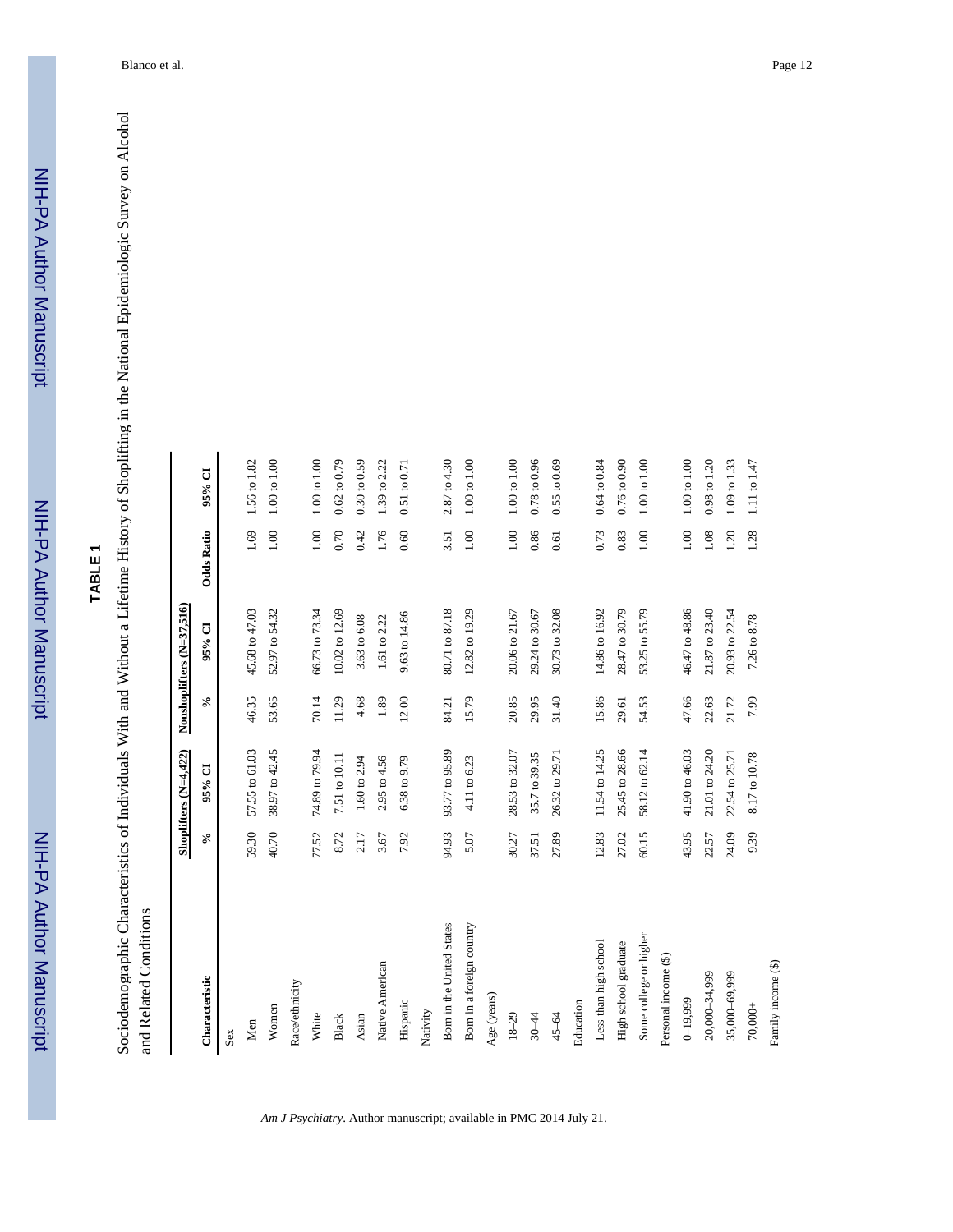|                                       |                         | Shoplifters (N=4,422) |       | Nonshoplifters (N=37,516) |                   |                         |
|---------------------------------------|-------------------------|-----------------------|-------|---------------------------|-------------------|-------------------------|
| Characteristic                        | $\mathcal{S}_{\bullet}$ | $95%$ CI              | ℅     | 95% CI                    | <b>Odds Ratio</b> | 95% CI                  |
| $0 - 19,999$                          | 22.37                   | 20.63 to 24.21        | 23.49 | 22.57 to 24.45            | 00.1              | 1.00 to 1.00            |
| 20,000-34,999                         | 19.89                   | 18.45 to 21.42        | 20.22 | 19.54 to 20.93            | 1.03              | $0.92$ to $1.16$        |
| 35,000-69,999                         | 31.90                   | 30.07 to 33.79        | 32.24 | 31.56 to 32.96            | 1.04              | 0.94 to 1.16            |
| 70,000+                               | 25.84                   | 23.87 to 27.90        | 24.04 | 22.66 to 25.48            | 1.13              | 1.01 to 1.26            |
| Marital status                        |                         |                       |       |                           |                   |                         |
| Married/cohabiting                    | 56.52                   | 54.67 to 58.35        | 62.65 | 61.67 to 63.62            | 00.1              | $1.00 \text{ to } 1.00$ |
| Widowed/separated/divorced            | 15.86                   | 14.66 to 17.14        | 17.54 | 17.06 to 18.03            | 00.1              | $0.91$ to $1.11$        |
| Never married                         | 27.62                   | 25.97 to 29.32        | 19.81 | 18.85 to 20.81            | 1.54              | 1.41 to 1.69            |
| Urbanicity                            |                         |                       |       |                           |                   |                         |
| Urban                                 | 81.87                   | 78.19 to 85.06        | 79.95 | 76.46 to 83.04            | 00.1              | 1.00 to 1.00            |
| Rural                                 | 18.13                   | 14.94 to 21.81        | 20.05 | 16.96 to 23.54            | 0.88              | $0.76 \text{ to } 1.02$ |
| Region                                |                         |                       |       |                           |                   |                         |
| Northeast                             | 18.50                   | 13.31 to 25.12        | 19.86 | 13.82 to 27.69            | 0.64              | $0.50 \text{ to } 0.81$ |
| Midwest                               | 25.46                   | 19.46 to 32.55        | 22.88 | 17.13 to 29.87            | 0.76              | 0.61 to 0.95            |
| South                                 | 25.45                   | 20.51 to 31.12        | 36.35 | 29.97 to 43.26            | 0.48              | $0.39 \text{ to } 0.59$ |
| West                                  | 30.59                   | 23.50 to 38.74        | 20.91 | 14.75 to 28.77            | 1.00              | $1.00$ to $1.00$        |
| Insurance                             |                         |                       |       |                           |                   |                         |
| Private                               | 61.18                   | 59.14 to 63.19        | 55.75 | 54.46 to 57.03            | 00.1              | $1.00$ to $1.00$        |
| Public                                | 16.95                   | 15.60 to 18.40        | 25.83 | 24.87 to 26.82            | 0.60              | $0.54 \text{ to } 0.66$ |
| No insurance                          | 21.86                   | 20.25 to 23.56        | 18.42 | 17.14 to 19.78            | 1.08              | $0.96$ to $1.22$        |
| Persisted shoplifting after age 15    |                         |                       |       |                           |                   |                         |
| Yes                                   | 35.80                   | 33.95 to 37.70        |       |                           |                   |                         |
| $\tilde{z}$                           | 64.20                   | 62.30 to 66.05        |       |                           |                   |                         |
| Family history of antisocial behavior | 40.95                   | 39.09 to 42.84        | 15.04 | 14.22 to 15.90            | 3.92              | 3.55 to 4.32            |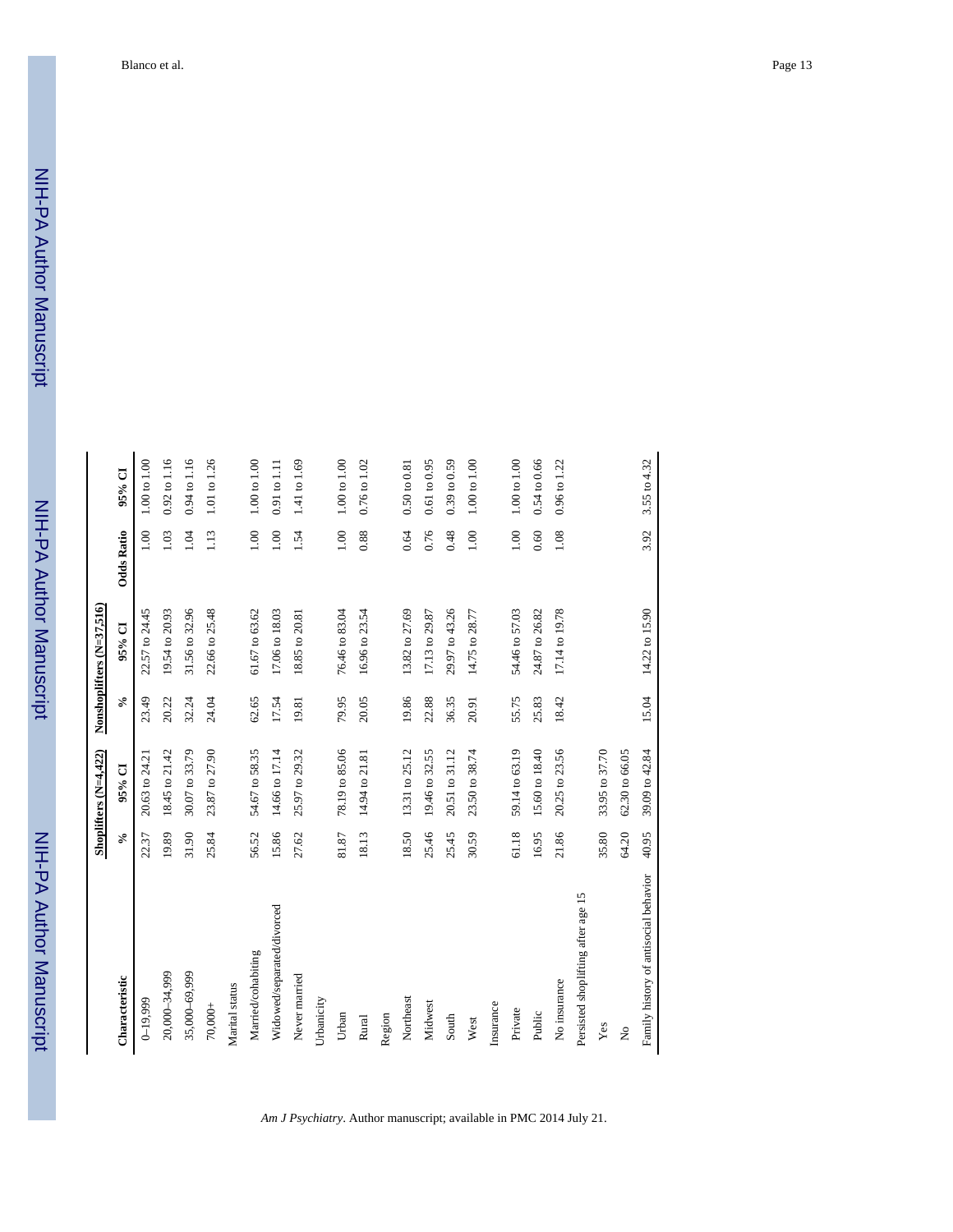## **TABLE 2**

Associated Antisocial Behaviors of Individuals With and Without a Lifetime History of Shoplifting in the National Epidemiologic Survey on Alcohol and Associated Antisocial Behaviors of Individuals With and Without a Lifetime History of Shoplifting in the National Epidemiologic Survey on Alcohol and Related Conditions Related Conditions

|                                                                             |       | Shoplifters (N=4,422)   |                         | Nonshoplifters (N=37,516) | Odds              |                |
|-----------------------------------------------------------------------------|-------|-------------------------|-------------------------|---------------------------|-------------------|----------------|
| <b>Behavior</b>                                                             | ್ಲಿ   | 95% CI                  | $\mathcal{S}_{\bullet}$ | $95%$ CI                  | Ratio             | $95%$ CI       |
| Cut class and leave without permission                                      | 50.43 | 48.40 to 52.45          | 18.30                   | 17.63 to 18.98            | 4.54              | 4.15 to 4.97   |
| Stay out late at night                                                      | 54.15 | 52.44 to 55.85          | 22.16                   | 21.32 to 23.03            | 4.15              | 3.79 to 4.54   |
| Bully/push people                                                           | 20.39 | 18.98 to 21.88          | 4.44                    | 4.12 to 4.78              | 5.51              | 4.94 to 6.16   |
| Run away from home overnight                                                | 17.92 | 16.44 to 19.50          | 3.51                    | 3.26 to 3.78              | 6.00              | 5.29 to 6.80   |
| Be absent from work/school a lot                                            | 22.93 | 21.33 to 24.63          | 4.85                    | 4.55 to 5.17              | 5.83              | 5.24 to 6.49   |
| Quit a job without knowing where to find<br>another                         | 29.78 | 28.00 to 31.63          | 9.29                    | 8.77 to 9.84              | 4.14              | 3.73 to 4.59   |
| Quit a school program without knowing what to<br>do next                    | 11.48 | 10.41 to 12.65          | 2.83                    | 2.55 to 3.15              | 4.45              | 3.83 to 5.18   |
| Travel around more than 1 month without plans                               | 11.64 | 10.53 to 12.85          | 2.39                    | 2.18 to 2.63              | 5.37              | 4.65 to 6.20   |
| Have no regular place to live at least 1 month                              | 11.18 | 9.95 to 12.53           | 1.69                    | 1.51 to 1.89              | 7.32              | 6.28 to 8.53   |
| Live with others at least 1 month                                           | 29.76 | 27.95 to 31.63          | 8.79                    | 8.19 to 9.44              | 4.39              | 3.97 to 4.87   |
| Lie a lot                                                                   | 21.96 | 20.36 to 23.64          | 3.17                    | 2.94 to 3.42              | 8.59              | 7.57 to 9.76   |
| Use a false or made-up name/alias                                           | 9.27  | 8.22 to 10.44           | 1.24                    | 1.10 to 1.41              | $\overline{8.11}$ | 6.76 to 9.73   |
| Scam/con someone for money                                                  | 8.74  | 7.67 to 9.95            | 0.60                    | $0.50 \text{ to } 0.71$   | 15.96             | 12.91 to 19.75 |
| Do things that could have easily hurt you/others                            | 42.55 | 40.58 to 44.55          | 10.51                   | 9.71 to 11.36             | 6.31              | 5.74 to 6.93   |
| Get three or more traffic tickets for reckless<br>driving/causing accidents | 21.10 | 19.47 to 22.83          | 7.10                    | 6.54 to 7.70              | 3.50              | 3.13 to 3.92   |
| Have driver's license suspended/revoked                                     | 18.94 | 17.51 to 20.47          | 6.37                    | 5.89 to 6.88              | 3.44              | 3.06 to 3.87   |
| Start a fire on purpose                                                     | 5.80  | 4.95 to 6.80            | 0.53                    | 0.44 to 0.65              | 11.48             | 8.82 to 14.96  |
| Destroy others' property                                                    | 19.61 | 18.05 to 21.27          | 1.71                    | 1.54 to 1.91              | 13.98             | 12.10 to 16.15 |
| Fail to pay off your debts                                                  | 14.49 | 13.19 to 15.88          | 2.86                    | 2.60 to 3.14              | 5.76              | 5.01 to 6.62   |
| Steal anything from others                                                  | 48.94 | 46.97 to 50.91          | 3.91                    | 3.59 to 4.26              | 23.56             | 21.01 to 26.42 |
| Forge someone's signature                                                   | 9.34  | 8.30 to 10.50           | 1.24                    | 1.09 to 1.40              | 8.24              | 6.90 to 9.84   |
| Rob/mug someone or snatch a purse                                           | 1.53  | 1.18 to 1.97            | 0.14                    | $0.10 \text{ to } 0.21$   | 10.76             | 6.94 to 16.68  |
| Make money illegally                                                        | 15.59 | 14.22 to 17.07          | 1.14                    | 0.99 to 1.31              | 16.03             | 13.34 to 19.26 |
| Force someone to have sex                                                   | 0.41  | $0.26 \text{ to } 0.66$ | 0.10                    | 0.07 to 0.16              | 3.96              | 2.06 to 7.59   |
| Get into lots of fights that you started                                    | 10.31 | 9.13 to 11.63           | 1.86                    | 1.68 to 2.06              | 6.06              | 5.14 to 7.16   |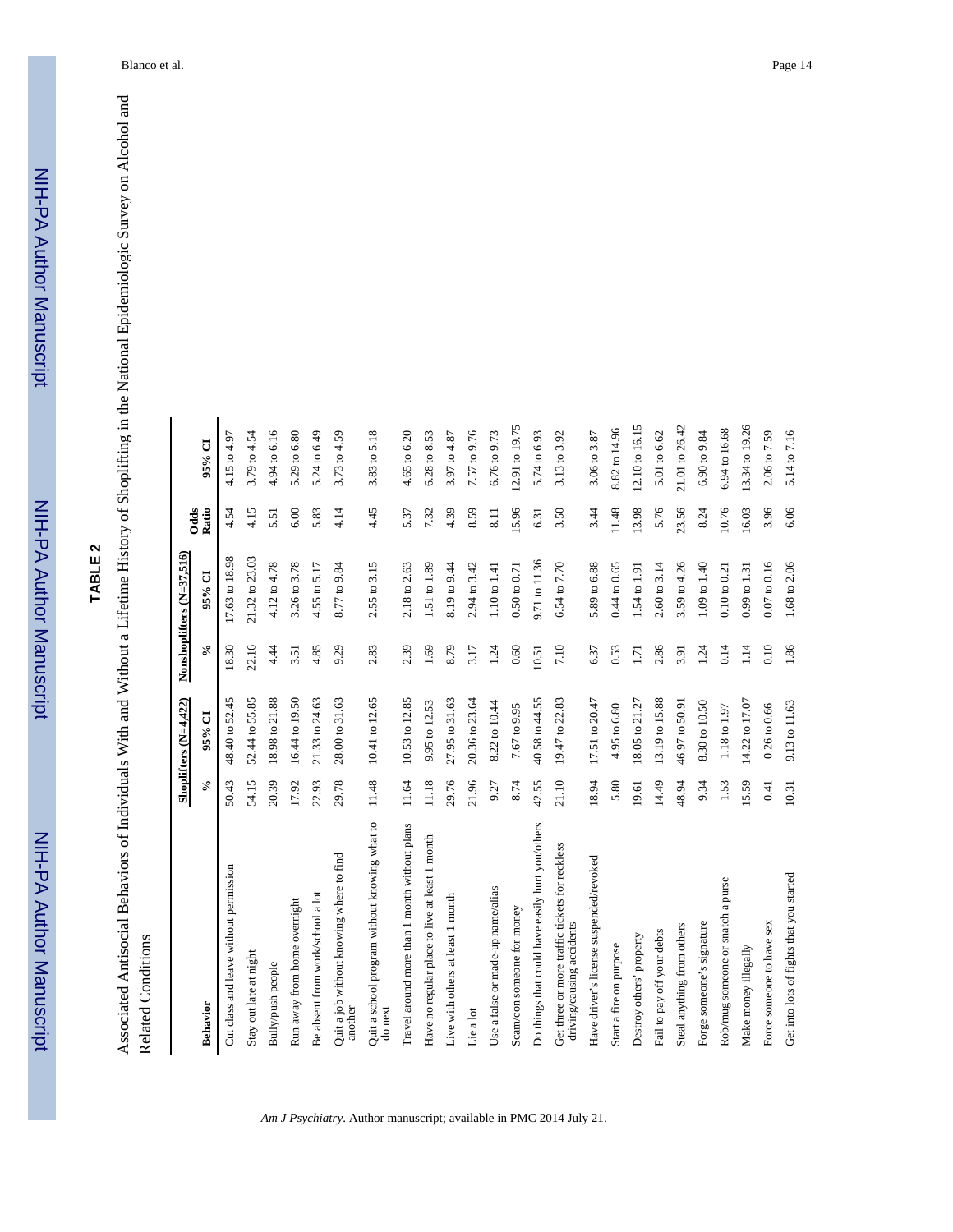|                                                             |                  | Shoplifters $(N=4, 422)$ |      | Nonshoplifters (N=37,516) |                      |               |
|-------------------------------------------------------------|------------------|--------------------------|------|---------------------------|----------------------|---------------|
| Behavior                                                    | $\delta_{\rm e}$ | 95% CI                   | ⊱    | $95%$ CI                  | Ratio<br><b>Odds</b> | $95%$ CI      |
| Get into a fight that came to swapping blows<br>with others |                  | 18.77 17.45 to 20.17     | 5.09 | 4.70 to 5.51              | 4.31                 | 3.81 to 4.87  |
| Use a weapon in a fight                                     | 9.67             | 8.57 to 10.89            | 1.80 | $1.61$ to $2.00$          | 5.86                 | 4.92 to 6.97  |
| Hit someone so hard that you injure them                    | 20.37            | 18.94 to 21.87           | 4.20 | 3.86 to 4.56              | 5.83                 | 5.17 to 6.58  |
| Harass/threaten/blackmail someone                           | 8.16             | 7.24 to 9.19             | 0.91 | $0.76 \text{ to } 1.07$   | 9.73                 | 7.90 to 11.98 |
| Physically hurt others on purpose                           | 18.08            | 16.62 to 19.65           | 3.41 | 3.12 to 3.72              | 6.26                 | 5.46 to 7.16  |
| Hurt an animal on purpose                                   |                  | 7.53 6.60 to 8.56        | 1.10 | 0.96 to 1.26              | 7.32                 | 6.01 to 8.90  |
|                                                             |                  |                          |      |                           |                      |               |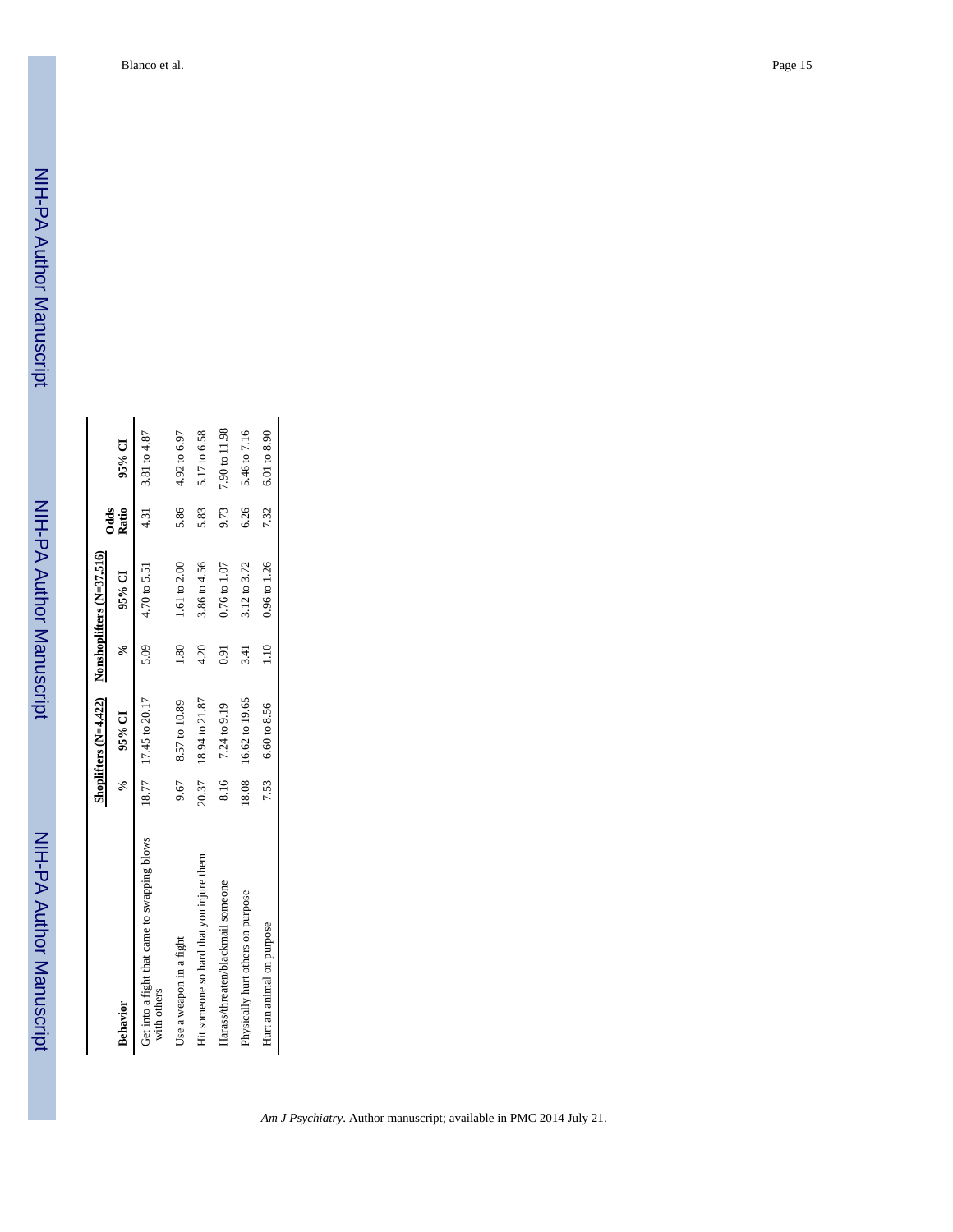# **TABLE 3**

Lifetime Psychiatric Comorbidity of Individuals With and Without a Lifetime History of Shoplifting Lifetime Psychiatric Comorbidity of Individuals With and Without a Lifetime History of Shoplifting

|                               | Shoplifters (N=4,422) |      | Nonshoplifters (N=37,516) |      |                                | Sociodemographic<br>Characteristics |                         | Characteristics and Other<br>Psychiatric Disorders<br>Sociodemographic |
|-------------------------------|-----------------------|------|---------------------------|------|--------------------------------|-------------------------------------|-------------------------|------------------------------------------------------------------------|
|                               |                       |      |                           |      | Adjusted<br><b>Odds</b>        |                                     | Adjusted<br><b>Odds</b> |                                                                        |
| Comorbid Psychiatric Disorder | ℅                     | SE   | $\epsilon$                | SE   | $\mathrm{Ratio}^{\mathcal{A}}$ | $95%$ CI                            | $\mathrm{Ratio}^b$      | $95%$ CI                                                               |
| Any psychiatric diagnosis     | 89.30                 | 0.57 | 49.50                     | 0.88 | 5.61                           | 4.92 to 6.39                        |                         |                                                                        |
| Any axis I diagnosis          | 87.14                 | 0.59 | 47.09                     | 0.91 | 5.02                           | 4.49 to 5.61                        | 4.12                    | 3.68 to 4.60                                                           |
| Any substance use disorder    | 76.71                 | 0.79 | 33.76                     | 0.80 | 4.33                           | 3.93 to 4.77                        | 3.67                    | 3.32 to 4.06                                                           |
| Nicotine dependence           | 39.48                 | 1.00 | 15.16                     | 0.45 | 2.57                           | 2.34 to 2.84                        | 1.35                    | 1.21 to 1.52                                                           |
| Any alcohol use disorder      | 65.18                 | 0.93 | 25.94                     | 0.71 | 3.67                           | 3.35 to 4.02                        | 2.18                    | 1.97 to 2.41                                                           |
| Alcohol abuse                 | 29.76                 | 0.93 | 16.34                     | 0.51 | 1.69                           | 1.52 to 1.88                        | 1.45                    | 1.29 to 1.63                                                           |
| Alcohol dependence            | 35.42                 | 0.93 | 9.60                      | 0.29 | 3.08                           | 2.79 to 3.41                        | 1.60                    | 1.42 to 1.80                                                           |
| Any drug use disorder         | 38.44                 | 0.98 | 6.83                      | 0.23 | 5.02                           | 4.54 to 5.55                        | 2.92                    | 2.62 to 3.27                                                           |
| Drug abuse                    | 25.44                 | 0.78 | 5.54                      | 0.20 | 3.52                           | 3.16 to 3.92                        | 2.19                    | 1.95 to 2.46                                                           |
| Drug dependence               | 13.00                 | 0.61 | 1.28                      | 0.08 | 6.00                           | 4.99 to 7.21                        | 2.75                    | 2.28 to 3.32                                                           |
| Any mood disorder             | 34.92                 | 0.85 | 16.28                     | 0.34 | 2.06                           | 1.89 to 2.25                        | 1.17                    | 1.05 to 1.29                                                           |
| Major depressive disorder     | 21.94                 | 0.73 | 12.41                     | 0.29 | 1.59                           | 1.45 to 1.75                        | 1.09                    | 0.97 to 1.23                                                           |
| Bipolar disorder              | 11.85                 | 0.59 | 3.24                      | 0.13 | 2.37                           | 2.04 to 2.75                        | 1.12                    | 0.94 to 1.34                                                           |
| Dysthymia                     | 6.42                  | 0.42 | 2.84                      | 0.11 | $1.80\,$                       | 1.52 to 2.12                        | 1.14                    | $0.95$ to $1.38$                                                       |
| Any anxiety disorder          | 30.32                 | 0.87 | 15.96                     | 0.44 | 1.80                           | $.64 \text{ to } 1.99$              | 66.0                    | 0.89 to 1.10                                                           |
| Panic disorder                | 11.14                 | 0.55 | 4.63                      | 0.16 | 1.98                           | 1.72 to 2.28                        | 1.07                    | 0.90 to 1.28                                                           |
| Social phobia                 | $\Xi$                 | 0.60 | 4.33                      | 0.19 | 1.91                           | $.65 \text{ to } 2.22$              | 1.06                    | 0.89 to 1.26                                                           |
| Specific phobia               | 16.16                 | 0.76 | 8.77                      | 0.30 | 1.63                           | 1.43 to 1.85                        | 0.97                    | $0.85$ to $1.12$                                                       |
| Generalized anxiety disorder  | 8.63                  | 0.56 | 3.68                      | 0.17 | 1.80                           | 1.50 to 2.16                        | 0.97                    | 0.79 to 1.19                                                           |
| Conduct disorder              | 4.55                  | 0.37 | 0.63                      | 0.06 | 5.37                           | 4.00 to 7.16                        | 6.28                    | 4.64 to 8.49                                                           |
| Pathological gambling         | 1.42                  | 0.22 | 0.31                      | 0.04 | 2.97                           | 1.94 to 4.54                        | 1.25                    | 0.78 to 2.01                                                           |
| Psychotic disorder            | 0.83                  | 0.17 | 0.23                      | 0.03 | 2.93                           | .76 to 4.89                         | 1.22                    | 0.70 to 2.14                                                           |
| Any personality disorder      | 41.00                 | 0.93 | 11.85                     | 0.30 | 3.56                           | 3.25 to 3.90                        | 2.57                    | 2.32 to 2.85                                                           |
| Avoidant                      | 6.08                  | 0.48 | 1.94                      | 0.09 | 1.98                           | 1.63 to 2.41                        | $\frac{1}{2}$           | 0.92 to 1.55                                                           |
| Dependent                     | 1.72                  | 0.28 | 0.34                      | 0.04 | 3.66                           | 2.34 to 5.72                        | 1.67                    | $0.96 \text{ to } 2.90$                                                |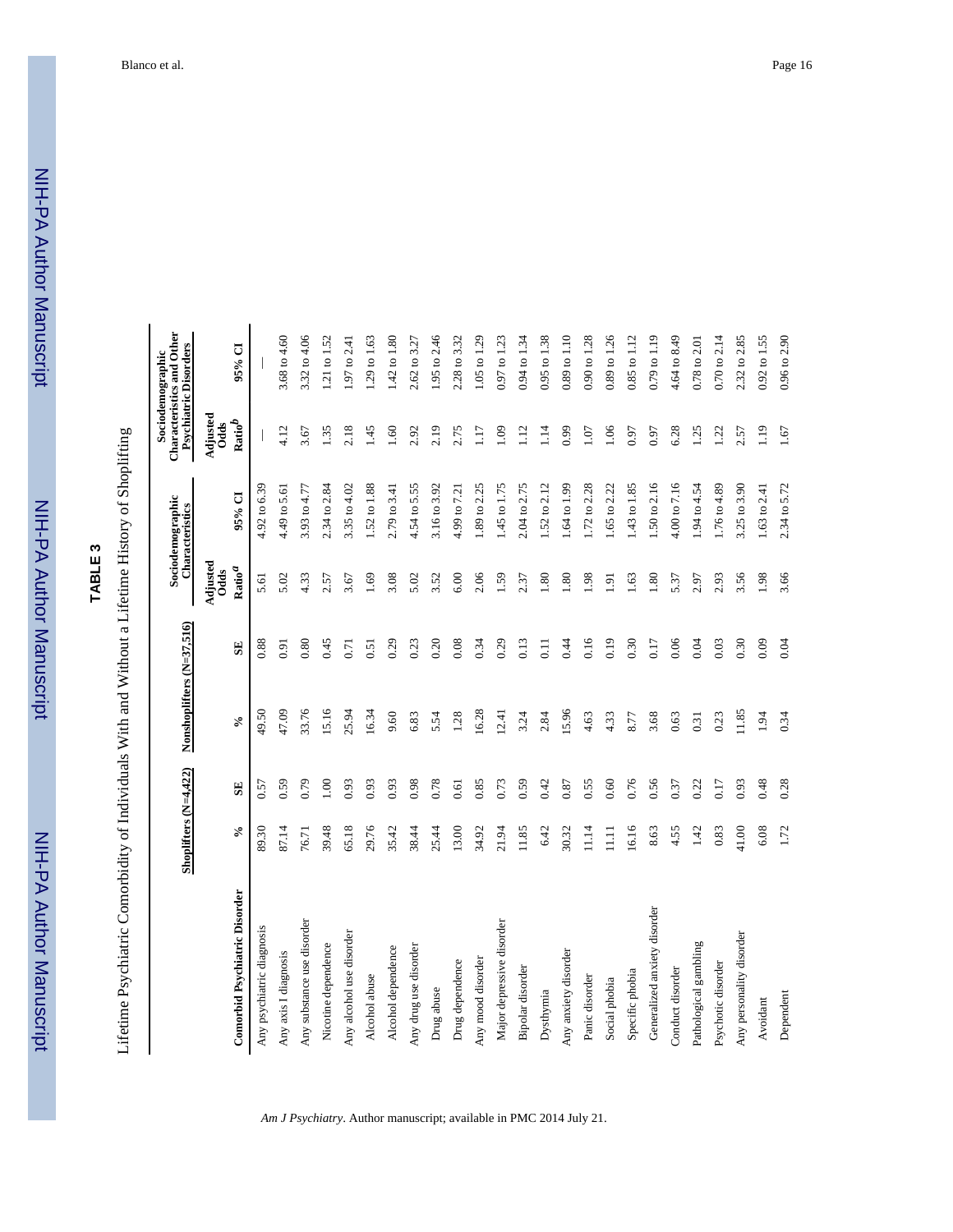|                               | Shoplifters $(N=4,422)$ |                        | Nonshoplifters (N=37,516) |      |                                               | Sociodemographic<br>Characteristics |                                               | Characteristics and Other<br><b>Psychiatric Disorders</b> |
|-------------------------------|-------------------------|------------------------|---------------------------|------|-----------------------------------------------|-------------------------------------|-----------------------------------------------|-----------------------------------------------------------|
| Comorbid Psychiatric Disorder | ℅                       | $\overline{\text{SE}}$ | ⊱°                        | SE   | Ratio <sup>d</sup><br>Adjusted<br><b>Odds</b> | 95% CI                              | Adjusted<br>Ratio <sup>b</sup><br><b>Odds</b> | 95% CI                                                    |
| Obsessive-compulsive          |                         | $17.43$ 0.74           | 6.89                      | 0.21 | 1.97                                          | 1.74 to 2.22                        | 1.26                                          | 1.08 to 1.47                                              |
| Paranoid                      | 1.09                    | 0.61                   | 3.67                      | 0.14 | 2.07                                          | 1.77 to 2.43                        | $\frac{8}{1}$                                 | 0.79 to 1.27                                              |
| Schizoid                      | 7.43                    | 0.47                   | 2.66                      | 0.12 | $-97$                                         | 1.66 to 2.34                        | 1.06                                          | $0.85 \text{ to } 1.31$                                   |
| Antisocial                    | 21.97                   | 0.73                   | 1.39                      | 0.09 | 11.98                                         | $0.07$ to $14.25$                   | 7.56                                          | 6.27 to 9.12                                              |
| Histrionic                    | 6.38                    | 0.51                   | $\ddot{30}$               | 0.07 | 2.97                                          | 2.40 to 3.69                        | 1.56                                          | 1.19 to 2.04                                              |

<sup>b</sup>Odds ratios adjusted for sex, race, nativity, age, education, personal income, family income, marital status, region, family history of antisocial behavior, and other psychiatric disorders. *b*Odds ratios adjusted for sex, race, nativity, age, education, personal income, family income, marital status, region, family history of antisocial behavior, and other psychiatric disorders.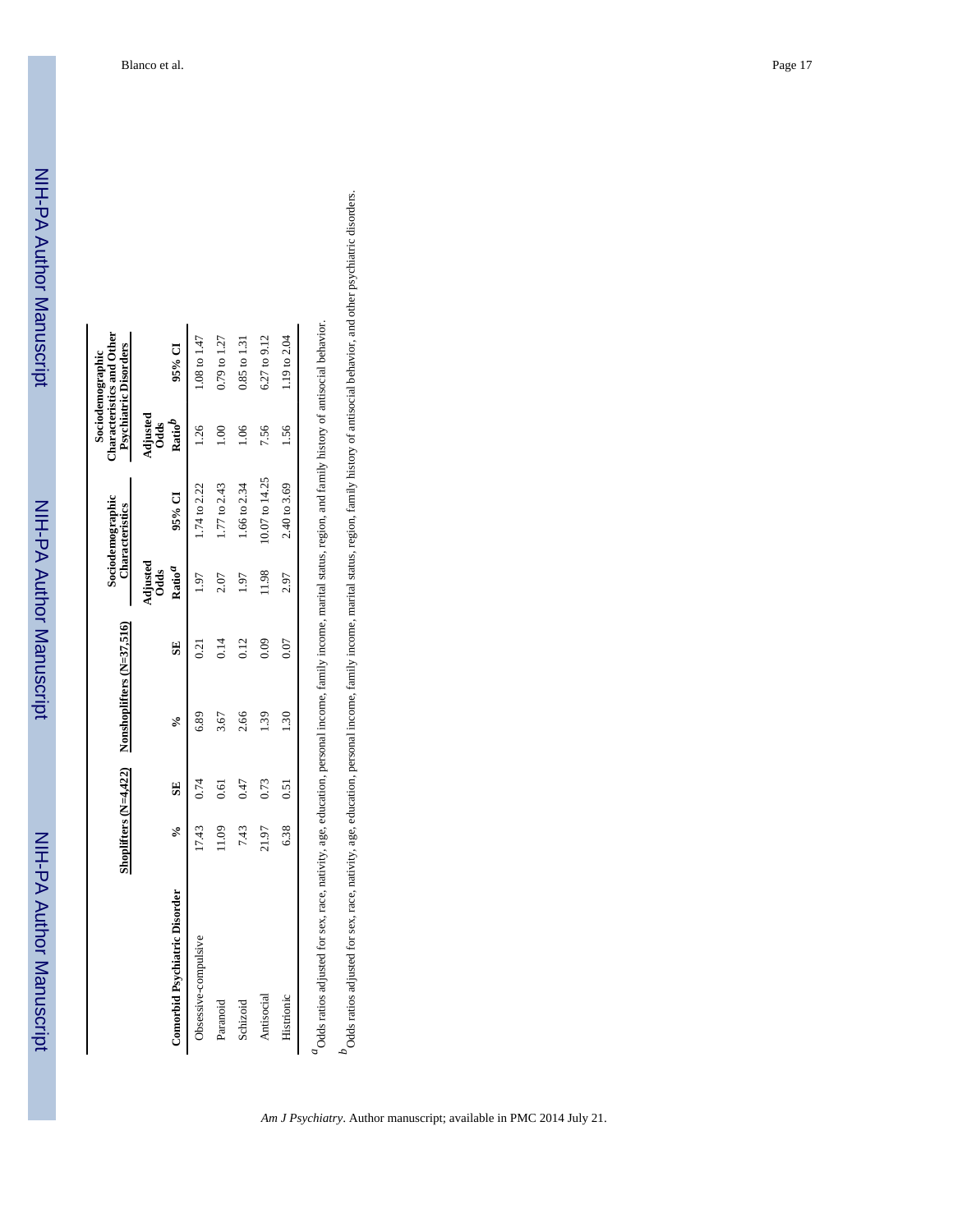NIH-PA Author Manuscript

NIH-PA Author Manuscript

**Shoplifters (N=4,422)**

Comorbid Psychiatric Disorder

1.85 2.43 6.68  $1.81$  $0.11$  $0.26$ 

0.43  $0.69$  $0.40$ 0.13  $0.19$ 

 $6.99$  $1.02$ 0.89  $1.77$ 1.23

 $0.92 \text{ to } 3.41$ 0.75 to 2.04

**Nonshoplifters (N=37,516)**

**Sociodemographic Characteristics**

Sociodemographic<br>Characteristics

**Sociodemographic Characteristics and Other Psychiatric Disorders**

Sociodemographic<br>Characteristics and Other<br>Psychiatric Disorders

| Adjusted<br>Ratio $b$<br><b>Odds</b><br>1.90<br>2.28<br>1.69<br>0.98<br>1.19<br>0.89<br>1.74<br>2.24<br>2.49<br>1.54<br>1.14<br>1.03<br>40<br>1.09<br>0.99<br>1.02<br>1.77<br>1.67<br>1.87<br>2.92 to 5.66<br>3.40 to 5.13<br>1.54 to 1.99<br>1.28 to 1.72<br>1.70 to 2.46<br>1.46 to 2.16<br>1.40 to 2.26<br>$2.20 \text{ to } 2.62$<br>2.10 to 2.59<br>$2.30 \text{ to } 3.30$<br>1.96 to 3.33<br>1.43 to 1.82<br>$1.30 \text{ to } 1.77$<br>1.97 to 6.22<br>$2.24 \text{ to } 2.84$<br>1.36 to 2.27<br>2.42 to 2.91<br>1.63 to 2.21<br>3.37 to 4.91<br>95% CI<br>Adjusted<br>Ratio <sup>d</sup><br><b>Odds</b><br>2.79<br>4.06<br>1.76<br>2.40<br>2.65<br>2.33<br>0611<br>4.18<br>1.75<br>1.48<br>2.55<br>2.04<br>3.50<br>2.52<br>4.07<br>1.52<br>1.77<br>1.77<br>1.61<br>0.06<br>0.16<br>0.06<br>0.26<br>0.10<br>0.58<br>0.43<br>0.35<br>0.17<br>0.12<br>0.04<br>0.17<br>0.33<br>0.09<br>0.12<br>0.02<br>0.22<br>0.07<br>0.07<br>SE<br>26.34<br>10.32<br>10.81<br>2.76<br>7.32<br>6.70<br>3.94<br>1.20<br>0.92<br>0.35<br>6.32<br>0.82<br>1.85<br>2.43<br>6.68<br>5.07<br>1.81<br>$\overline{0}$ .<br>1.21<br>%<br>0.96<br>0.40<br>0.64<br>0.54<br>0.49<br>0.53<br>0.32<br>0.37<br>0.69<br>0.13<br>0.92<br>0.95<br>0.78<br>0.57<br>0.27<br>0.62<br>0.78<br>0.43<br>0.27<br>SE<br>29.16<br>12.16<br>0.56<br>6.60<br>9.46<br>2.59<br>19.50<br>5.10<br>4.38<br>%<br>55.59<br>25.29<br>22.25<br>8.39<br>2.83<br>3.47<br>5.89<br>10.34<br>13.67<br>11.91<br>Generalized anxiety disorder<br>Major depressive disorder<br>Any substance use disorder<br>Any alcohol use disorder<br>Pathological gambling<br>Nicotine dependence<br>Any drug use disorder<br>Alcohol dependence<br>Any anxiety disorder<br>Any axis I diagnosis<br>Any mood disorder<br>Drug dependence<br>Bipolar disorder<br>Specific phobia<br>Panic disorder<br>Alcohol abuse<br>Social phobia<br>Drug abuse<br>Dysthymia | Comorbid Psychiatric Disorder | $(N=4,422)$ | $(N=37,516)$ |  | Characteristics | Psychiatric Disorders   |
|---------------------------------------------------------------------------------------------------------------------------------------------------------------------------------------------------------------------------------------------------------------------------------------------------------------------------------------------------------------------------------------------------------------------------------------------------------------------------------------------------------------------------------------------------------------------------------------------------------------------------------------------------------------------------------------------------------------------------------------------------------------------------------------------------------------------------------------------------------------------------------------------------------------------------------------------------------------------------------------------------------------------------------------------------------------------------------------------------------------------------------------------------------------------------------------------------------------------------------------------------------------------------------------------------------------------------------------------------------------------------------------------------------------------------------------------------------------------------------------------------------------------------------------------------------------------------------------------------------------------------------------------------------------------------------------------------------------------------------------------------------------------------------------------------------------------------------------------------------------------------------------------|-------------------------------|-------------|--------------|--|-----------------|-------------------------|
|                                                                                                                                                                                                                                                                                                                                                                                                                                                                                                                                                                                                                                                                                                                                                                                                                                                                                                                                                                                                                                                                                                                                                                                                                                                                                                                                                                                                                                                                                                                                                                                                                                                                                                                                                                                                                                                                                             |                               |             |              |  |                 |                         |
|                                                                                                                                                                                                                                                                                                                                                                                                                                                                                                                                                                                                                                                                                                                                                                                                                                                                                                                                                                                                                                                                                                                                                                                                                                                                                                                                                                                                                                                                                                                                                                                                                                                                                                                                                                                                                                                                                             |                               |             |              |  |                 | 95% CI                  |
|                                                                                                                                                                                                                                                                                                                                                                                                                                                                                                                                                                                                                                                                                                                                                                                                                                                                                                                                                                                                                                                                                                                                                                                                                                                                                                                                                                                                                                                                                                                                                                                                                                                                                                                                                                                                                                                                                             |                               |             |              |  |                 | $1.73$ to $2.09$        |
|                                                                                                                                                                                                                                                                                                                                                                                                                                                                                                                                                                                                                                                                                                                                                                                                                                                                                                                                                                                                                                                                                                                                                                                                                                                                                                                                                                                                                                                                                                                                                                                                                                                                                                                                                                                                                                                                                             |                               |             |              |  |                 | 2.07 to 2.52            |
|                                                                                                                                                                                                                                                                                                                                                                                                                                                                                                                                                                                                                                                                                                                                                                                                                                                                                                                                                                                                                                                                                                                                                                                                                                                                                                                                                                                                                                                                                                                                                                                                                                                                                                                                                                                                                                                                                             |                               |             |              |  |                 | 1.51 to 1.90            |
|                                                                                                                                                                                                                                                                                                                                                                                                                                                                                                                                                                                                                                                                                                                                                                                                                                                                                                                                                                                                                                                                                                                                                                                                                                                                                                                                                                                                                                                                                                                                                                                                                                                                                                                                                                                                                                                                                             |                               |             |              |  |                 | $1.65$ to $2.12$        |
|                                                                                                                                                                                                                                                                                                                                                                                                                                                                                                                                                                                                                                                                                                                                                                                                                                                                                                                                                                                                                                                                                                                                                                                                                                                                                                                                                                                                                                                                                                                                                                                                                                                                                                                                                                                                                                                                                             |                               |             |              |  |                 | 1.48 to 2.05            |
|                                                                                                                                                                                                                                                                                                                                                                                                                                                                                                                                                                                                                                                                                                                                                                                                                                                                                                                                                                                                                                                                                                                                                                                                                                                                                                                                                                                                                                                                                                                                                                                                                                                                                                                                                                                                                                                                                             |                               |             |              |  |                 | 1.38 to 2.01            |
|                                                                                                                                                                                                                                                                                                                                                                                                                                                                                                                                                                                                                                                                                                                                                                                                                                                                                                                                                                                                                                                                                                                                                                                                                                                                                                                                                                                                                                                                                                                                                                                                                                                                                                                                                                                                                                                                                             |                               |             |              |  |                 | 1.81 to 2.77            |
|                                                                                                                                                                                                                                                                                                                                                                                                                                                                                                                                                                                                                                                                                                                                                                                                                                                                                                                                                                                                                                                                                                                                                                                                                                                                                                                                                                                                                                                                                                                                                                                                                                                                                                                                                                                                                                                                                             |                               |             |              |  |                 | 1.98 to 3.12            |
|                                                                                                                                                                                                                                                                                                                                                                                                                                                                                                                                                                                                                                                                                                                                                                                                                                                                                                                                                                                                                                                                                                                                                                                                                                                                                                                                                                                                                                                                                                                                                                                                                                                                                                                                                                                                                                                                                             |                               |             |              |  |                 | 1.09 to 2.17            |
|                                                                                                                                                                                                                                                                                                                                                                                                                                                                                                                                                                                                                                                                                                                                                                                                                                                                                                                                                                                                                                                                                                                                                                                                                                                                                                                                                                                                                                                                                                                                                                                                                                                                                                                                                                                                                                                                                             |                               |             |              |  |                 | $0.98$ to $1.32$        |
|                                                                                                                                                                                                                                                                                                                                                                                                                                                                                                                                                                                                                                                                                                                                                                                                                                                                                                                                                                                                                                                                                                                                                                                                                                                                                                                                                                                                                                                                                                                                                                                                                                                                                                                                                                                                                                                                                             |                               |             |              |  |                 | $0.87$ to $1.22$        |
|                                                                                                                                                                                                                                                                                                                                                                                                                                                                                                                                                                                                                                                                                                                                                                                                                                                                                                                                                                                                                                                                                                                                                                                                                                                                                                                                                                                                                                                                                                                                                                                                                                                                                                                                                                                                                                                                                             |                               |             |              |  |                 | 1.06 to 1.86            |
|                                                                                                                                                                                                                                                                                                                                                                                                                                                                                                                                                                                                                                                                                                                                                                                                                                                                                                                                                                                                                                                                                                                                                                                                                                                                                                                                                                                                                                                                                                                                                                                                                                                                                                                                                                                                                                                                                             |                               |             |              |  |                 | $0.82$ to $1.44$        |
|                                                                                                                                                                                                                                                                                                                                                                                                                                                                                                                                                                                                                                                                                                                                                                                                                                                                                                                                                                                                                                                                                                                                                                                                                                                                                                                                                                                                                                                                                                                                                                                                                                                                                                                                                                                                                                                                                             |                               |             |              |  |                 | $0.86 \text{ to } 1.12$ |
|                                                                                                                                                                                                                                                                                                                                                                                                                                                                                                                                                                                                                                                                                                                                                                                                                                                                                                                                                                                                                                                                                                                                                                                                                                                                                                                                                                                                                                                                                                                                                                                                                                                                                                                                                                                                                                                                                             |                               |             |              |  |                 | $0.95$ to $1.49$        |
|                                                                                                                                                                                                                                                                                                                                                                                                                                                                                                                                                                                                                                                                                                                                                                                                                                                                                                                                                                                                                                                                                                                                                                                                                                                                                                                                                                                                                                                                                                                                                                                                                                                                                                                                                                                                                                                                                             |                               |             |              |  |                 | $0.80 \text{ to } 1.23$ |
|                                                                                                                                                                                                                                                                                                                                                                                                                                                                                                                                                                                                                                                                                                                                                                                                                                                                                                                                                                                                                                                                                                                                                                                                                                                                                                                                                                                                                                                                                                                                                                                                                                                                                                                                                                                                                                                                                             |                               |             |              |  |                 | $0.86 \text{ to } 1.20$ |
|                                                                                                                                                                                                                                                                                                                                                                                                                                                                                                                                                                                                                                                                                                                                                                                                                                                                                                                                                                                                                                                                                                                                                                                                                                                                                                                                                                                                                                                                                                                                                                                                                                                                                                                                                                                                                                                                                             |                               |             |              |  |                 | $0.67$ to $1.18$        |
|                                                                                                                                                                                                                                                                                                                                                                                                                                                                                                                                                                                                                                                                                                                                                                                                                                                                                                                                                                                                                                                                                                                                                                                                                                                                                                                                                                                                                                                                                                                                                                                                                                                                                                                                                                                                                                                                                             |                               |             |              |  |                 | $0.92$ to $3.41$        |

*Am J Psychiatry*. Author manuscript; available in PMC 2014 July 21.

| <b>Notion</b> |  |
|---------------|--|
|               |  |
|               |  |
|               |  |
|               |  |
|               |  |
|               |  |
|               |  |
|               |  |
| E             |  |
| <u>:</u>      |  |
|               |  |
|               |  |
| $rac{c}{2}$   |  |
|               |  |
|               |  |
|               |  |
|               |  |
|               |  |
|               |  |
|               |  |
|               |  |

Short-Form 12

Psychotic disorder 0.96 0.19 0.26 0.03 2.76 1.70 to 4.48 1.23 0.75 to 2.04

0.03

1.70 to 4.48

2.76

0.96

Psychotic disorder

Wald F (df=1, 65) *c*

Wald F (df=1, 65) *c*

 $\mathbf{p}$ 

 $\mathbf{p}$ 

Mean SE Mean SE

 $\mathbb{S}^{\mathbb{E}}$ 

Mean

Mean

 $\mathbb{S}^{\mathbb{E}}$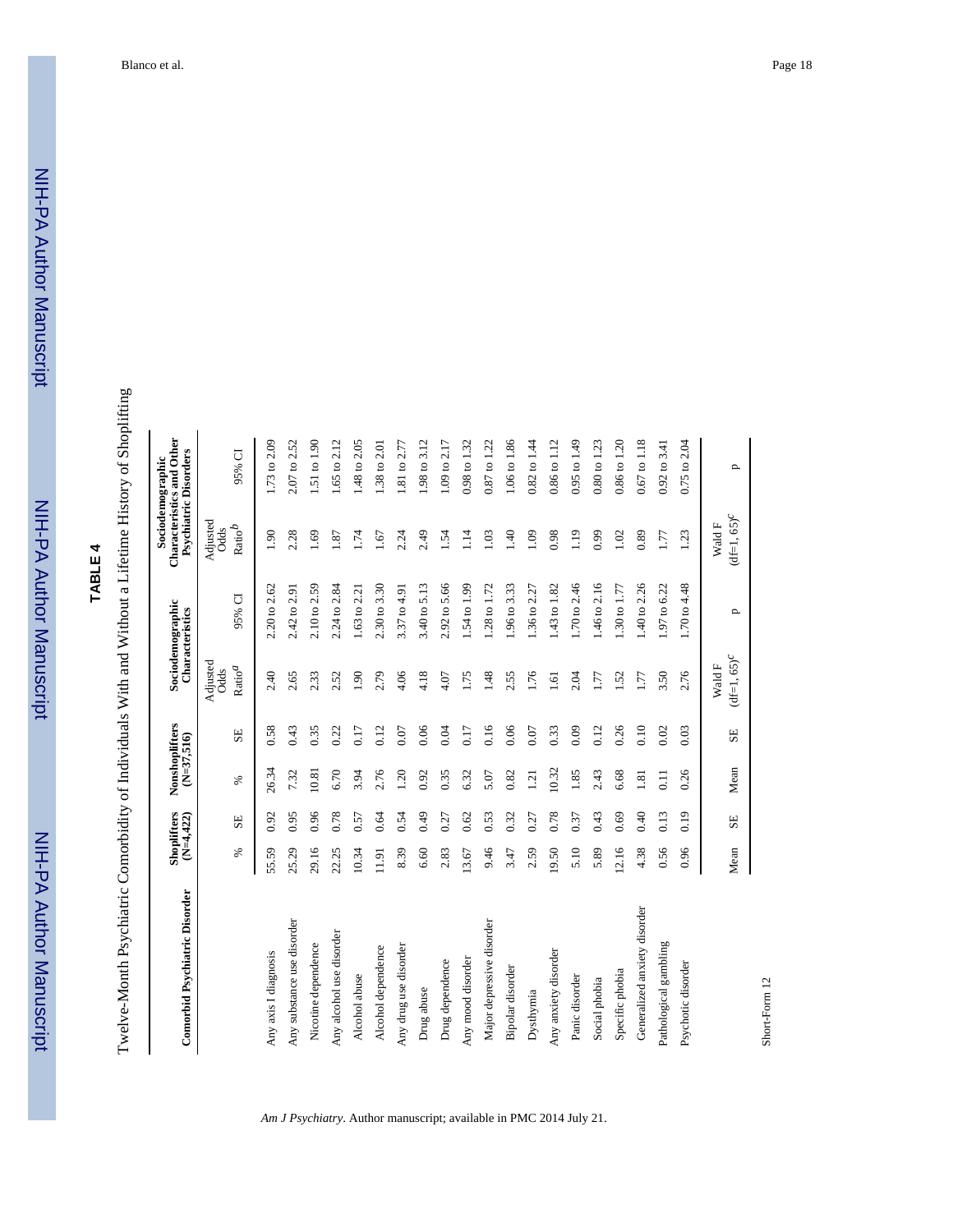| Comorbid Psychiatric Disorder       |       | $(N=4,422)$ | <b>Shoplifters</b> Nonshoplifters<br>$(N=37,516)$ |      |       | Sociodemographic<br>Characteristics |      | Characteristics and Other<br><b>Psychiatric Disorders</b><br>Sociodemographic |
|-------------------------------------|-------|-------------|---------------------------------------------------|------|-------|-------------------------------------|------|-------------------------------------------------------------------------------|
| Physical component summary<br>scale |       |             | $51.69$ 0.18 $50.43$ 0.12                         |      | 0.25  | 0.62                                |      |                                                                               |
| Mental component summary<br>scale   | 50.09 | 0.18        | 52.70                                             | 0.08 | 14.91 | 0.0001                              | 2.05 | 0.16                                                                          |
| Social functioning scale            | 50.71 | 0.20        | 51.92                                             | 0.07 | 46.75 | 30.0001                             | 0.05 | 0.82                                                                          |
| Role emotional scale                | 50.08 | 0.18        | 51.12                                             | 0.09 | 45.85 | 0.0001                              | 0.03 | 0.87                                                                          |
| Mental health scale                 |       |             | 49.88 $0.19$ 52.45 $0.09$                         |      | 90.99 | 0.0001                              | 0.08 | 0.77                                                                          |

antisocial behavior.

b Odds ratios adjusted for sex, race, nativity, age, education, personal income, family income, marital status, region, family history of antisocial behavior, and other psychiatric disorders. *b*Odds ratios adjusted for sex, race, nativity, age, education, personal income, family income, marital status, region, family history of antisocial behavior, and other psychiatric disorders.

 ${}^{\prime}$ Degrees of freedom calculated as number of primary sampling units minus the number of strata. *c*Degrees of freedom calculated as number of primary sampling units minus the number of strata.